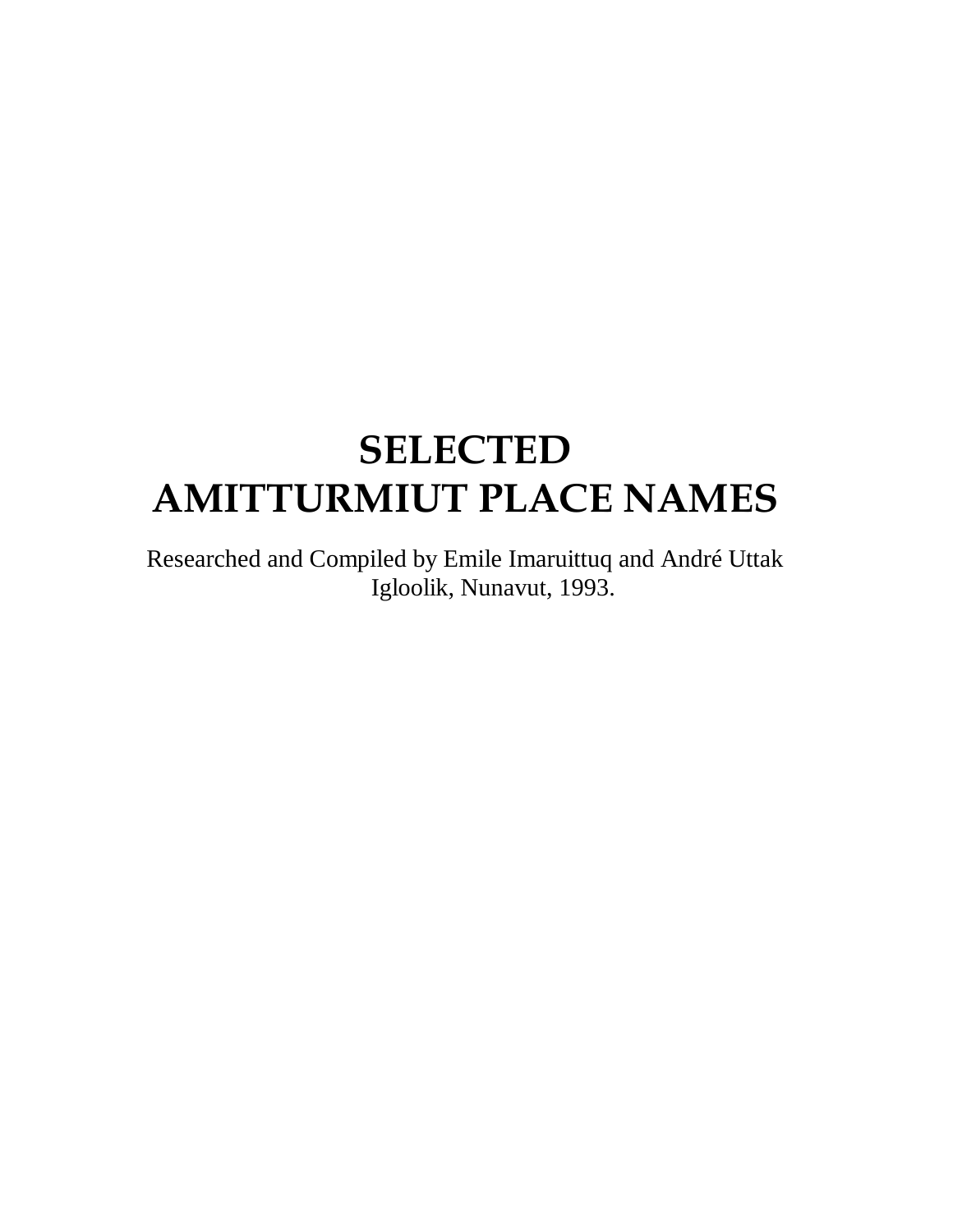# **INTRODUCTORY NOTE**

As with all peoples close to the land, Inuit have a great sense of place. Their territories are defined and described through numerous geographical names, most of them of ancient origin, passed down from generation to generation.

At first glance Inuit place-naming processes appears rather resistant to change. Inuktitut names recorded almost two hundred years ago by the first European visitors to the area, doubtless of ancient origin even then, are still used by Inuit today. But changes there have been. Some are due to location shift where a name, originally referring to one specific point, is now applied to another location, or even to a general area. Others are "new" names, marking significant historical events that have occurred within living memory. As well, a few places have been renamed to reflect their association with some relatively recent activity.

Detail is the hallmark of Inuit place naming. In striking contrast to the European approach - particularly that of explorers who typically filled their maps in memory of monarchs, mentors and friends - Inuit place naming seeks to portray the physical, biological and ecological significance of the land. Of the approximately three-hundred Inuktitut place names included in this compilation, 65% of them describe some physical feature of the land, its forms, qualities and resources. Another 15% have to do with the area's faunal characteristics, principally fish, birds, caribou and walrus, while the remaining 20% are given to land use activities, man-made structures (such as stone caches and traps), and historical events. Six places commemorate events, and only two places carry the names of actual persons.

Over the last forty years, rapid cultural transition has taken its toll on Inuit geographical knowledge. In the Amitturmiut area, as elsewhere in the Nunavut, the establishment of permanent settlements, the introduction of formal schooling, and the increasing availability of new technologies, principally the snowmobile and GPS navigation, have changed the way many Inuit now learn about their land and its resources. Moreover, contemporary community life, affords little opportunity for the younger generations to experience the land in the extended, intimate manner of their parents. Thus the knowledge of place names - so much a part of this experience - is rapidly declining.

The rich compilation of place names given in the following pages clearly demonstrate that there is much more at stake here than mere geography. Taken as a whole, these names encode an entire inter-relationship between a people and their land. They express the area's human history, describe a way of life, mark points of suffering and celebration, and recall a rich heritage of lore, legends and teaching. There should be no doubt about the value of efforts to maintain this unique aspect of Inuit cultural heritage.

John MacDonald Igloolik Research Centre Igloolik, Nunavut.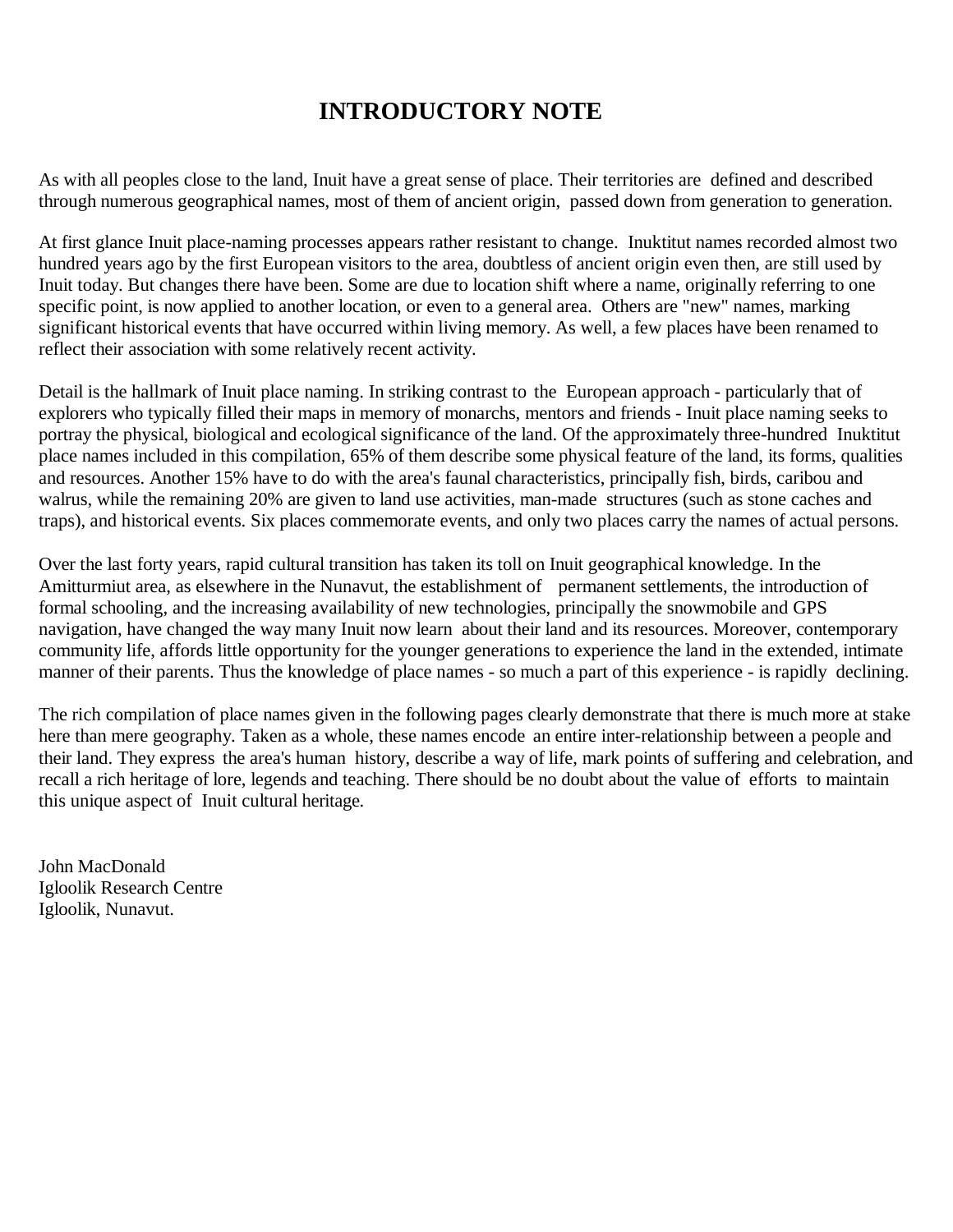[*Important note:: Map Numbers refer to Canadian Topographic Map area sheets. Coordinates - Lat./Long.and UTM - should be double-checked for plotting and navigation*]

#### **Map 37A - Foley Island**

*Inuksulik* "has an inuksuk". Lake. In the summer the elders would hunt caribou that swam across the lake while the young men hunted elsewhere. 68˚48'N 73˚55'W. (UTM 18WWM434310). 37 km NE of Foley Island. Will replace **Inuksulik Lake**.

**Kanguqtuuq** "has many snow geese". Hill. 68˚48'N 74˚46'W. (UTM 18WWM0932). 17 km N of Foley Island (*Qikiqtaaluk*).

**Kinngarjuaq** "big hill". Hill. 68˚54'N 75˚09'W. (UTM 18WVM9443). 20 km N of Foley Island (*Qikiqtaaluk*).

**Kinngarjuaq** "big hill" Hill. 68˚50'N 74˚44'W. (UTM 18WWM1135). 20 km N of Foley Island (*Qikiqtaaluk*).

**Nuvuarjualuk** "big point". Point. 68˚49'N 74˚57'W. (UTM 18WWM0133). 14 km N of Foley Island (*Qikiqtaaluk*).

**Nuvvimajuq** "having no pronounced points". Peninsula. 68˚51'N 74˚49'W. (UTM 18WWM0734). 18 km N of Foley Island (*Qikiqtaaluk*).

**Qaimajuq** "curved". Point. 68˚56'N 75˚30'W. (UTM 18WVM8047). 25 km NW of Foley Island (*Qikiqtaaluk*).

*Qikiqtaaluk* "large island". Island. This island was known for its fat caribou. 68˚44'N 75˚05'W. (UTM 18WVM960242). 1 km N of Foley Island. Will replace **Anderson Island**.

*Qikiqtaaluk* "large island". Island. This island was known for its large caribou. 68˚32'N 75˚05'W. (UTM 18WVM960022). Will replace **Foley Island**.

**Qikiqtaapik** "little island". Island. In spring Inuit would make camp on this island and hunt walrus, seals and bearded seals. 68˚46'N 75˚11'W. (UTM 18WVM9229). 5 km N of Foley Island (*Qikiqtaaluk*).

**Sattiumajuq** "it is far down". feature type unknown (beach? or perhaps point)? 68˚59'N 75˚24'W. (UTM 18WVM8452). 30 km N of Foley Island (*Qikiqtaaluk*).

**Ualinaaq** Meaning unclear but may imply "west". Former camp. There is a story about two groups of Inuit who camped here. The larger group attacked the smaller group killing all the men. The women and one adolescent orphan boy escaped. It is said they settled in *Salliq* (**Coral Harbour**) and after a few years the women bore children from the orphan. Many years passed before others became aware of their existance. The descendants of the orphan all died except for a man called Qinngaq and his wife. Qinngaq eventually left his wife, fled to this area and took a new wife. He died later from a illness and is buried at Igloolik. 68˚56'N 74˚53'W. (UTM 18WWM0548). 29 km N of Foley Island (*Qikiqtaaluk*).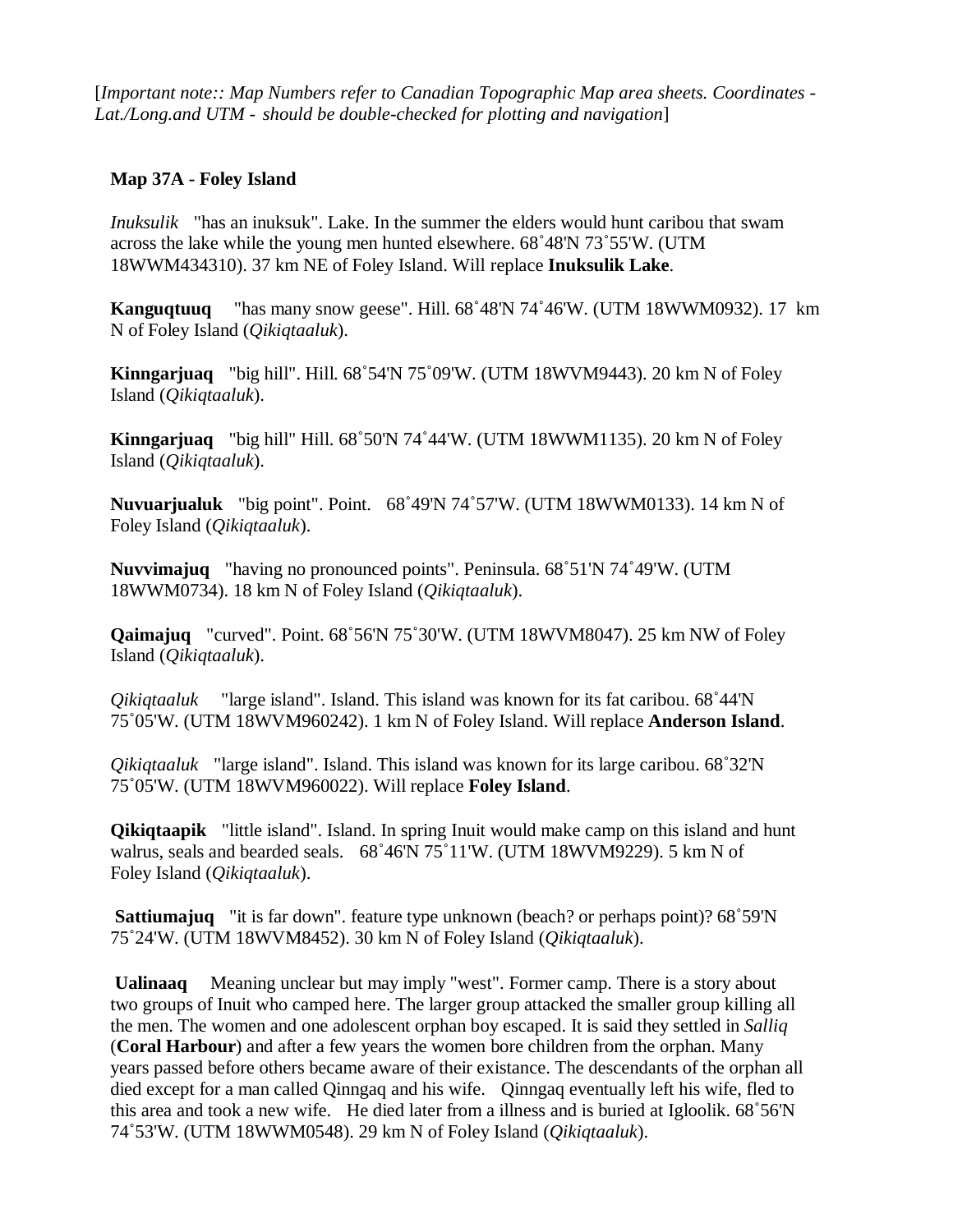#### **Map 37C - Koch Island**

**Agiaqtujuq** "resembles files". Island. This place has rocks that are sharp and pointy so Inuit did not come here very often. 70˚00'N 78˚00'W. (UTM 17WPH1468). 160 km NE of Igloolik (*Iglulik*).

**Akkimaniq** "exposed to ice on all sides". Area. The ice is crushed and made smaller as it grates and grinds along the shore of Akkimaniq. When Inuit acquired wooden boats in the 1930's, they had camps here in the fall so they could get closer to the walrus. 69˚31'N 78˚51'W. (UTM 17WNH8413). 115 E of Igloolik (*Iglulik*). Note: There is another location of the same name at 69˚59'20"N 85˚14'30"W in the vicinity of the former Cape Hallowell.

**Anaqtaqtuuq** "has plentiful excrement", meaning the excrement from arctic terns. Island. In the spring, the island is frequented by walrus and arctic terns. 69˚52'N 79˚44'W. (UTM 17WNH4951). 96 km NNE of Igloolik (*Iglulik*).

**Angmaaraarjuk** "little flint" Island. Walrus have their young here. 69˚52'N 78˚11'W. (UTM 17WPH0852). 150 km NE of Igloolik (*Iglulik*).

**Angmaarjuaq** "big flint" Island. It is likely that the Inuit used to get their flints from here. There are caribou on the island and they are sometimes sighted in the summer. 69˚54'N 78˚04'W. (UTM 17WPH1257). 160 km NE of Igloolik (*Iglulik*).

**Igarjuaq** "big cooking place. Hill. This may once have been known Igarjuaaraajuk which means "small cooking place" 69˚36'N 76˚59'W. (UTM 18WVN2323). 188 ENE of Igloolik (*Iglulik*).

**Igarjuaraarjuk** "small cooking place". Lake. 69˚41'N 76˚46'W (UTM 18WVN3130). 195 km ENE of Igloolik (*Iglulik*).

*Iglurjuat* "big houses"; a reference to houses made of wood or perhaps to the ancient sod houses in the area. Camp. This was a major Inuit campsite but as the land gradually rose, it became difficult to get ashore because of the rocks. 69˚53'30"N 78˚49'W. (UTM 17WNH842548). About 124 km NE of Igloolik. Will replace **Cape Thalbitzer**.

**Ikpigaarjuit** "gravel rises or mounds". Out post camp, hunting place. The beluga whales come close to shore here and the walrus are also often seen. Two families are now (1993) living there. 69˚56'N 78˚41'W. (UTM 17WNH8861). 135 km NE of Igloolik (*Iglulik*).

*Imilik* "has drinking water". Island. Hunters on a walrus hunt would get water from here. 69˚41'N 77˚18'W. (UTM 18WVN106316). 175 km ENE of Igloolik. Will replace **Imiliq Island**.

*Immajuattuq* Immajuattuq probably meant "has water" but as years went by, the meaning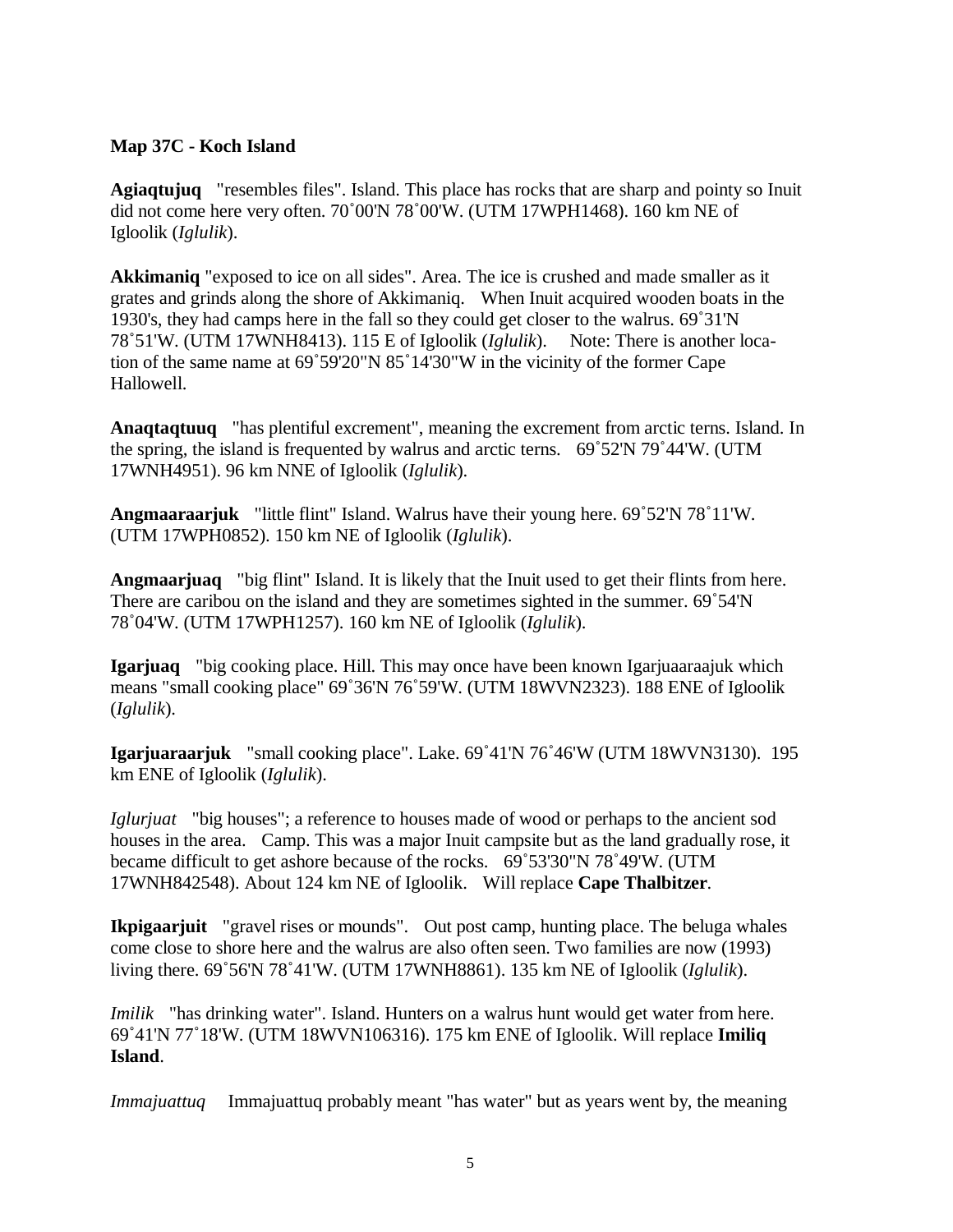may have changed. Island. 69˚42'50"N 77˚31'W. (UTM 18WVN027346). 159 km NE of Igloolik. Will replace **Imarujuk Island**.

**Ingniit** "flints". Point. Inuit gather flints from here. There was a man called Naqitarvik who would go to a hill and try to pick up the echos of walrus. On clear days, it was possible to hear the echos. 69˚37'N 76˚55'W. (UTM 18WVN2523). 184 km ENE of Igloolik (*Iglulik*).

*Iqi* "corner of mouth". Bay. The entrance to this bay is quite narrow but the bay is long and wide. This is an ancient name, and the Inuit have hunted caribou here for a long time. 69˚39'30"N 76˚24'W. (UTM 18WVN452281). 207 km ENE of Igloolik. Will replace **Eqe Bay**.

*Iquutiksaqtaittuq* "there is nothing to wipe one's anus with". Island. There is very little growing here, so in former days, it was appropriately named. 69˚36'N 76˚55'W. (UTM 18WVN2622). 190 km ENE of Igloolik.

*Isuqtuq* "murky water". Fiord. The water is always murky because the **Isortoq River** that flows into it drains from the Barnes Ice Cap. There are numerous wolves in this area due to the caribou. 69˚55'N 77˚08'W. (UTM 18WVN180573). 200 km NE of Igloolik. Will re- place **Isortoq Fiord**.

*Itillikuluk* "the pleasant little land crossing between two bodies of water" [usually by dog team or snowmobile]; little isthmus. Channel. On their way to Iqi, Inuit woul cross here. 69˚50'N 77˚34'W. (UTM 18WVN010481). 170 km NE of Igloolik. Will replace **Itilliq Channel**.

**Kangiqlluk Ilukinniqsaq** "the shorter bay" (does not go as far inland as Kangiqlluk Ilutuniqsaq). Inuit hunted caribou (mostly males) from this area. There are a number of stone caribou blinds. 69˚51'N 77˚03'W. (UTM 18WVN2149). 200 km NE of Igloolik (*Iglulik*).

**Kangiqlluk Ilutuniqsaq** "the deeper bay" (goes farther inland than Kangiqlluk Ilukinniqsaq). Inuit have hunted caribou in this area for a long time and there are many stone caribou blinds. 69˚49'N 76˚48'W. (UTM 18WVN3146). 210 km NE of Igloolik (*Iglulik*).

**Kuugjuaq** "big river". 69˚51'N 77˚13'W. (UTM 18WVN1449). 178 km NE of Igloolik (*Iglulik*).

**Majuqtulik** "has a place for going up", meaning the stretch of a river joining a lake to the sea where arctic char go upstream in the fall. River. 69˚58'N 77˚41'W. (UTM 18WUN9864). 175 km NE of Igloolik(*Iglulik*).

*Maniqtuuq* "has plentiful moss" Island. "Maniq" is a variety of moss which was used as wick material for the *qulliq* - a traditional Inuit soapstone lamp. The Inuit would gather "maniq" here for winter use. 69°44'20"N 78°24'W. (UTM 17WPH007378). 135 km NE of Igloolik. Will replace **Maneetok Island**.

**Nirliviktuuq** "has plentiful Canada geese". Former camp. Inuit who hunted seals camped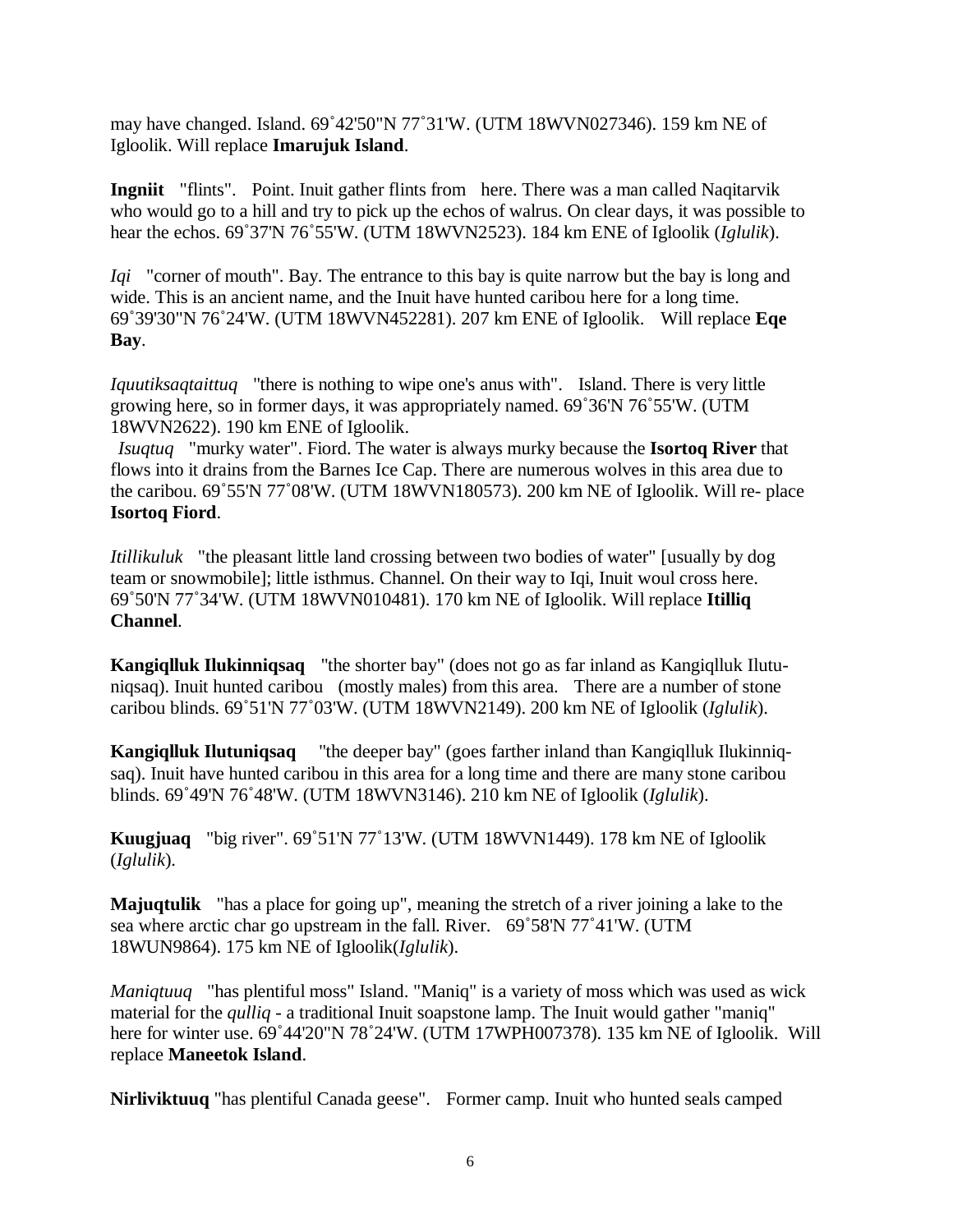here. There are tent rings and stone houses with bones everywhere. People don't live here anymore. 69˚42'N 79˚21'W. (UTM 17WNH6433). 101 km NE of Igloolik (*Iglulik*).

*Nivaavik* "the place of polar bear dens". Cape. 69˚29'30"N 78˚31'W. (UTM 17WNH972110). 127 km E of Igloolik. Will replace is **Cape Lindenwald**.

*Nuvuit* "many points". Peninusula. 69˚47'N 77˚35'W. (UTM 18WVN002426). 170 km NE of Igloolik. Will replace **Nuvuit Peninsula**.

**Puqtuniq** "the high part". Hill. 69˚36'N 78˚34'W. (UTM 17WNH9522). 127 km E of Igloolik (*Iglulik*).

*Qaggiujaq* "like a *qaggiq*". A *qaggiq*"is a very large igloo which was used for meetings, drum dances and celebrations. Island. Long ago, Inuit had camps here, but they went through hardships and all but two died from sickness and starvation. The skeletons of the unfortunate group are still visible. Since that time no one has camped here. 69˚38'N 78˚16'W. (UTM 17WPH058260). 135 km ENE of Igloolik. Will replace **Koch Island**.

**Qikiqtaarjuk** "little island". Island. This is a nesting place for all sorts of fowl. 69°46'N 79˚17'W. (UTM 17WNH6640). 105 km NE of Igloolik (*Iglulik*).

**Qikiqtaugaarusiq** "lesser of two small islands". Island. 69˚53'N 78˚10'W. (UTM 17WPH0955). 150 km NE of Igloolik (*Iglulik*). **Qikiqtaukak** "two small islands" Islands. 69˚58'02"N 78˚15'29"W to 69˚58'N 78˚14'W. (UTM 17WPH048644). 150 km NE of Igloolik (*Iglulik*).

**Qilavisaut** Meaning unclear, but may have something to do with the sky. Lake. 69˚38'N 76˚43'W. (UTM 18WVN3326). 198 km ENE of Igloolik (*Iglulik*). *Qurvingnaarjuk* "little pisspot". Island. On a trip from Igloolik, one would stop here to pee. There is a legend that there were once so many arctic terns on one side of this tiny island, that by sheer number and weight, the island became slanted. 69˚51'N 79˚25'W. (UTM 17WNH6151). 106 km NE of Igloolik.

*Saaturjuaq* ", big flat, low-lying one". Peninsula. 68˚55'N 76˚04'W. (UTM 18WVM5745). 205 km ESE of Igloolik. Official name is **Baird Peninsula**.

**Saatut** "flat, low-lying". Refers to the south-eastern shoreline of *Kapiuviit* (**Jens Munk Island**). This lowland has always been occupied by the Inuit who hunted sea mammals. 69˚31'N 79˚57'W. (UTM 17WNH4111). 75 km NE of Igloolik (*Iglulik*). x**Saatut Kangiqlua** "the bay of Saattut". The bay is quite shallow and is frequented by walrus in the fall. 69˚36'N 79˚56'W. (UTM 17WNH4121). 75 km NE of Igloolik (*Iglulik*).

*Salliq* "farthest from the mainland." Island. When Noah Urunaaluk (of Igloolik) was a boy, a many caribou starved to death here because it had rained in the winter. The whole island was covered with ice and, since then, no one camps here. Before the arrival of traders in the Igloolik area, some Inuit would camp here from autumn until spring hunting polar bears for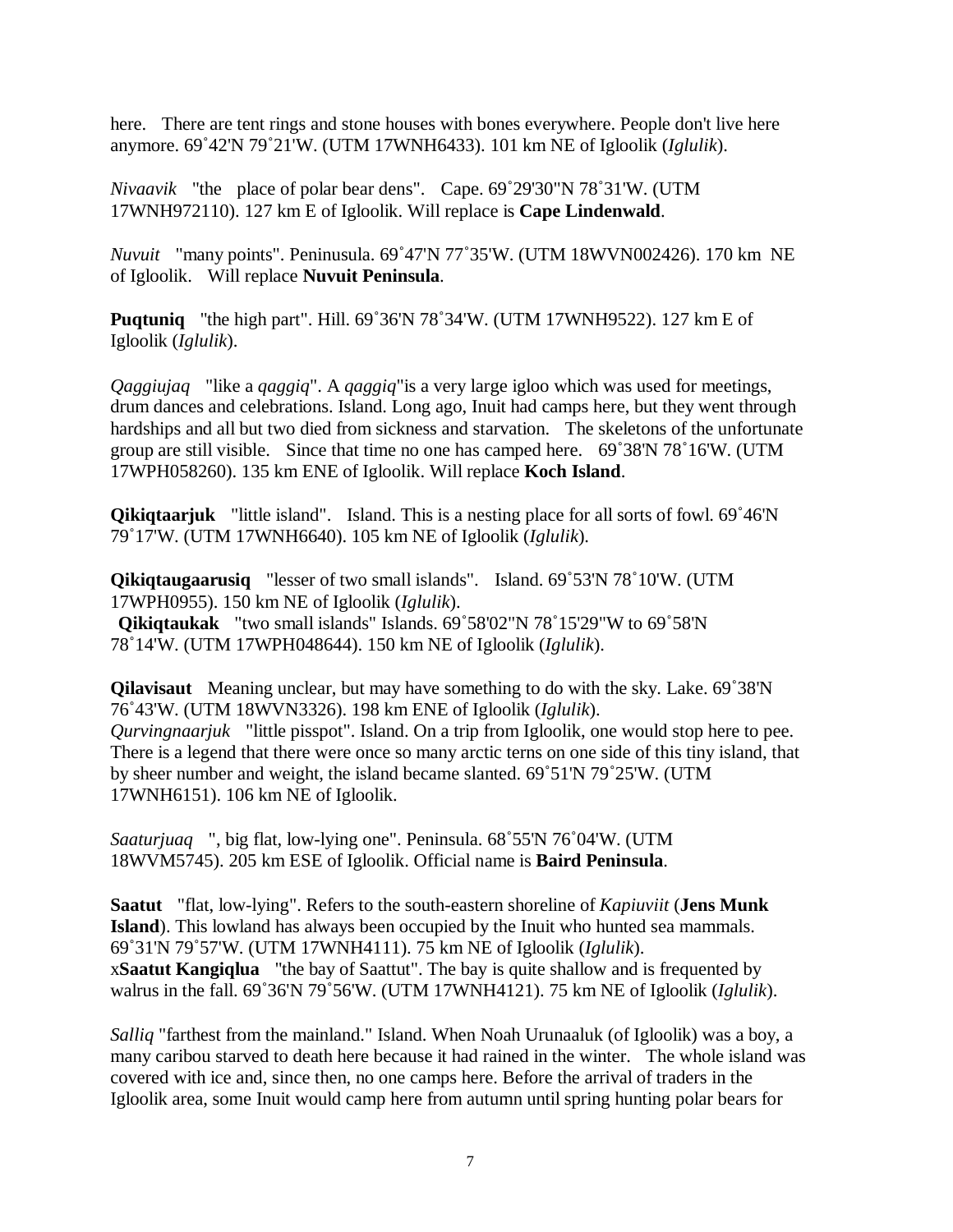trade in Pond Inlet. 69˚06'N 78˚52'W. (UTM 17WNG8767). 125 km E of Igloolik. Official name is **Rowley Island** but it is not used.

*Salliq* "farthest from the mainland." Island. 69˚16'N 77˚00'W. (UTM 18WVM210847). 180 km E of Igloolik. Will replace **Bray Island**.

*Salliup Majuqtulikulua* "Salliq's 'char migrating up from the sea river'". River. 69˚05'30"N 79˚06'W. (UTM 17WNG755654). 108 ESE of Igloolik. Will replace **Mayortalik River**.

*Tikiraarjuk* "small point of land" Point. This was a spring camp location for Inuit ancestors who would hunt walrus and seals (there were numerous seals in the area). The current was strong, and the men in kayaks would have difficulty getting to camp with the walrus tied behind them. 69˚24'50"N 76˚25'W. (UTM 18WVN482006). 233 km E of Igloolik. Will replace **Tikerarsuk Point**.

*Tikiraq* "point of land". Point. 69˚41'30"N 77˚08'W. (UTM 18WVN180320). 180 km ENE of Igloolik. Will replace **Tikeraq Point**.

**Uglikuluk** "the little place where walrus land or haul out". Island. There are a lot of walrus close to this island and when there are no icepans around, walrus go on the shore. This island was known as *Ugliit*, but the name was later changed to **Uglikuluk**. 69˚26'N 78˚53'W. (UTM 17WNH8304). 113 km E of Igloolik (*Iglulik*).

**Uujaarsiartalik** "the burial place of Uujaarsiaq". Island. Named after a man who died here. 69˚45'N 77˚24'W. (UTM 18WVN0839). 164 km NE of Igloolik (*Iglulik*).

# **Map 37D - Lake Gillian**

**x***Aujuittuq* "it never melts". Glacier. 70˚00'N 73˚30'W. (UTM 17WWN5766). 47 km NE of Lake Gillian. Official name is **Barnes Ice Cap**.

*Ikpiit Kuunga* "the river of Ikpik (or Ikpiit?)" River. This is a murky, glacial river flowing from *Aujuittuq* (**Barnes Ice Cap**). 69˚22'20"N 75˚56'30"W. (UTM 18WVM626958). Flows in to Lake Gillian from Ikpik Bay. Will replace **Ikpik River**.

**Ikpik** (Ikpiit?) Probably a reference to "gravel rises or mounds". Former camp. Inuit had always lived in this area. In summer they hunted caribou and in winter seals. Noah Urunalluk, of Igloolik, mentioned that in 1986 the river and the bay were not as murky as before and that there were less fish. In the early 1970's, Father Fournier, a Roman Catholic priest who first came to Igloolik in the early 1950's, moved to Ikpiit with a small group of Inuit. They erected buildings made of local stone and cement. One was used as a church and the rest as dwellings. 69˚23'N 75˚57'W. (UTM 18WVN6296). 7 km SW of Lake Gillian.

**Ipiutit** The name probably derives from the word for the stem or shaft of the *ulu* (Inuit woman's knife), joining the handle to the blade. Isthmus. Before guns were available in this area, a man named Naqitarvik and a small group of people made camp here and waited for snow geese, in molt, to come. Naqitarvik would occasionally put his ear to the ground to hear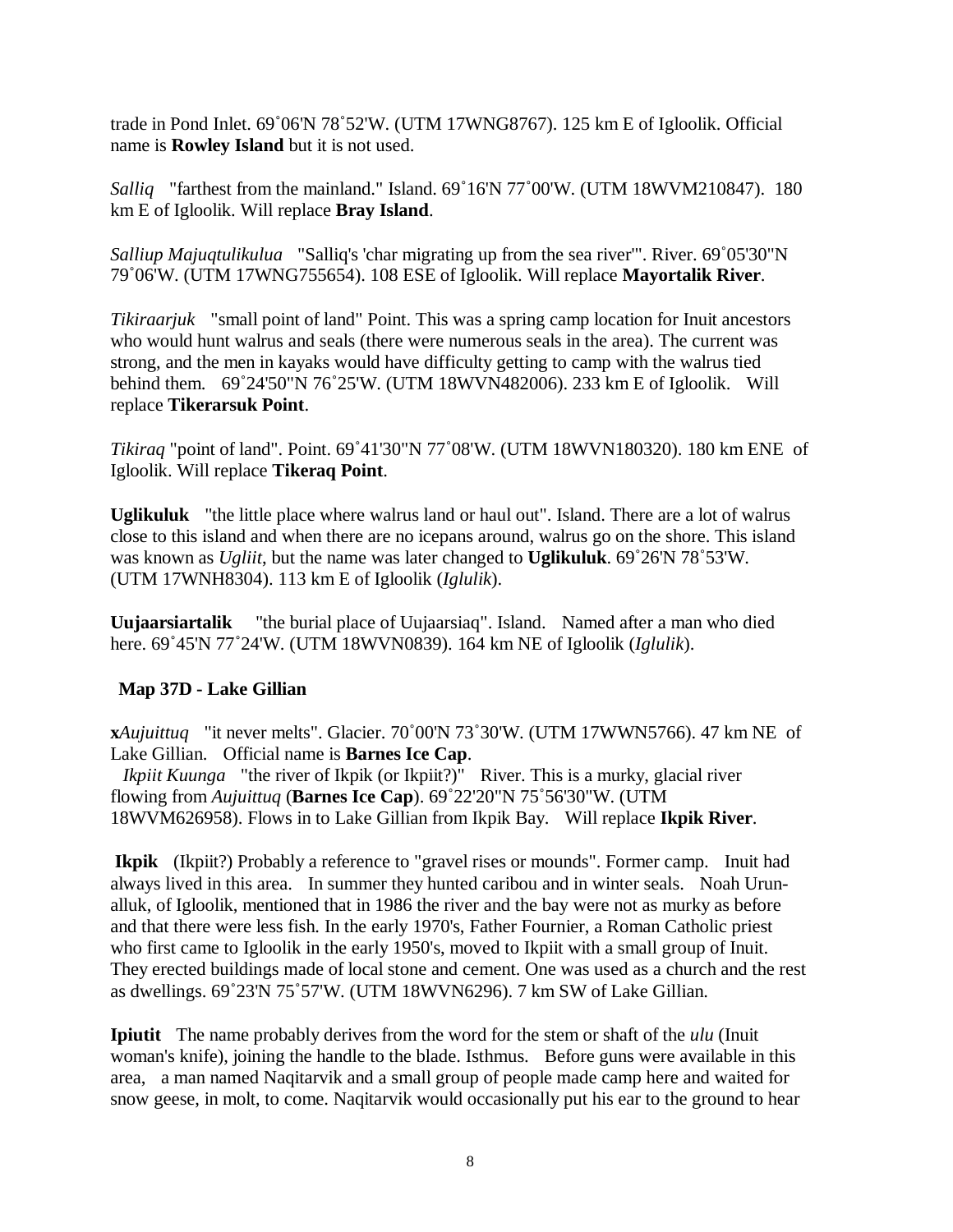whether the snow geese were approaching. Finally he said "They are coming" and soon they could see a great mass of white approaching that looked like snow from a distance. They chased them into a trap made of stones. Using that method they were able to feed themselves, and the dogs, and then they cached the rest. 69˚05'N 75˚33'W. (UTM 18WVM7864). 35 km S of Lake Gillian.

Qaiqsukkaat " flat bed rock". Hills. 69˚12'N 75˚34'W. (UTM 18WVM7877). 24 km S of Lake Gillian.

*Tariuraarjuk* "small, salty bay". Lake. 69˚03'N 74˚46'W. (UTM 18WWM094594). 52 km SE of Lake Gillian. Will replace **Piling Lake**.

*Uglikuluk* "little place where walrus land or haul out". Island. Walrus probably used to come ashore on this island. This island was known as Ugliit but was later changed to Uglikuluk. 69˚10'30"N 75˚37'W. (UTM 18WVM755736). 24 km S of Lake Gillian. Will replace **Ullit Island**.

#### **Map 37F - Steenby Inlet**

*Angmaluqtualuk* "large round one". Lake. In the fall, the northern part of the lake does not have many fish. There are more fish in the south end and there is a saying that when fishing, one has to do it in the south end. 70˚10'N 79˚48'W. (UTM 17WNH450848). 115 km NE of Igloolik. Will replace **Neergaard Lake**.

*Ikkarut* " shallow place". . River. Where caribou cross over. Approximately 32km long. 70˚28'N 79˚30'W. (UTM 17WNJ552186). 155 km ENE of Igloolik. Official name is **Ravn River**.

*Isuqtuup Tasia* **( see 37C Isuqtuq) "the lake of Isuqtuq". Lake. This lake is murky with glacial water from the Barnes Ice Cap. 70**˚**12'30"N 76**˚**34'W. (UTM 18WVN406894). 210 km NE of Igloolik. Will replace Isortoq Lake.** 

#### *Kangiqlugjuaq* **"large bay or inlet". Inlet. 70**˚**15'N 78**˚**35'W (UTM 17WNH905954). 129 km NE of Igloolik. Will replace Steensby Inlet**.

*Sikusuittulik* "place where it never freezes over". Lake. The downstream end of the lake, where it starts to flow in to the river, never freezes over. Before there was a trading post in Igloolik, people would cross this lake to trade in Pond Inlet. 70˚50'N 79˚24'W. (UTM 17WNJ584595). About 184 km NNE of Igloolik. Will replace **Nina Bang Lake**. *Tariujaq* "like the sea". Bay. This is like a lake but the water is salty from the sea. 70˚35'N 79˚00'W. (UTM 17WNJ740320). 171 km NE of Igloolik. Will replace **Tariujaq Arm**.

# **Map 47O,P - Barrow River**

*Ananngiarjuk* "small(dung) flies". Cape. 67˚46'30"N 81˚45'W. (UTM 17WMF683179). 110 km S of Hall Beach. Will replace **Cape Jermain**.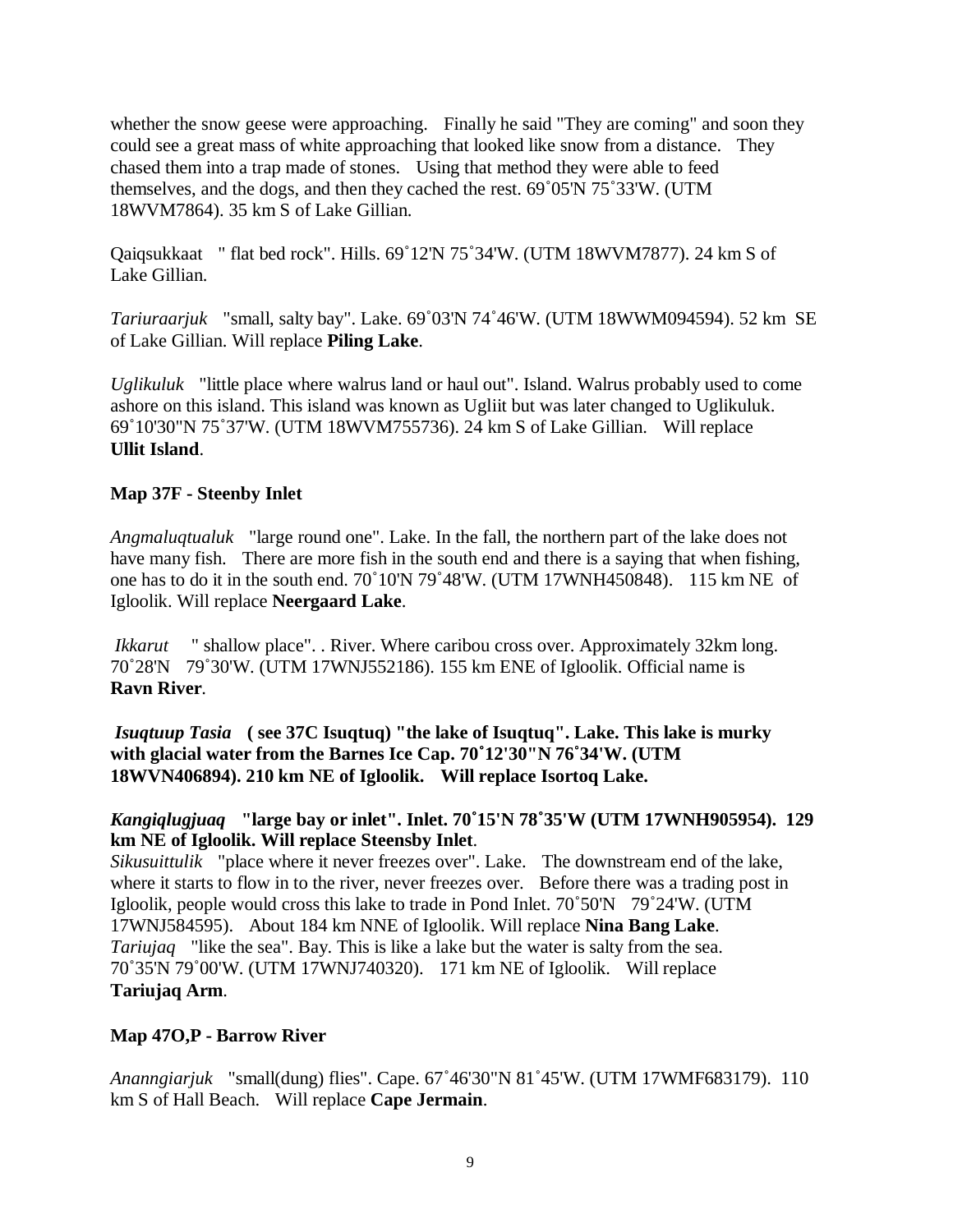**Inuksugjuaq** " big inuksuk". Inuksuk. 67˚42'N 82˚11'W. (UTM 17WMF4909). 135 km SW of Hall Beach (*Sanirajuk*).

*Nagvaaq* Meaning unclear, perhaps"something found" or "steep-sided valley". Lake. 67˚33'30"N 83˚39'W. (UTM 17WLE875943). 165 km SW of Hall Beach. Will replace **Nagvaak Lake**.

**Naulingniarvik** "spearing place" [for fish]. River. 67˚49'40"N 81˚55'40"W. (UTM 17WMF608237). 92 km S of Hall Beach (*Sanirajak*).

*Nuvualuk* "big point or cape" Cape. 67˚27'10"N 81˚11'40"W. (UTM 17WME918816). 145 km S of Hall Beach. Will replace **Cape Penrhyn**.

**Qakkiaq** "landing place or land fall [when reaching the land from the ice]". Slope. 67˚38'20"N 81˚32'W. (UTM 17WMF775025). 126 km S of Hall Beach (*Sanirajak*).

**Sanguraq** "a bend". River bend. 67˚55'N 83˚20'W. (17WMF0336). About 85 km SE of Hall Beach (*Sanirajak*).

*Saniqqit* "tributary river" River. 67˚18'30"N 81˚19'50"W (UTM 17WME860659). 162 km S of Hall Beach. Will replace **Barrow River**.

*Tasirjuarusiq* "the smaller or secondary of two large lakes". 67˚28'N 81˚32'30"W. (UTM 17WME768828). 141 km S of Hall Beach. Will replace **Tasirjuarusiq Lake**.

*Ujarangmiut* "people living at the rocky place". Hill. 67˚54'N 82˚08'W (UTM 17WMF524318). 80 km S of Hall Beach. Will replace **Ujararmuit Hill**.

x*Umiigurvik* "losing their boat". River.. 67˚55'30"N 82˚05'20"W. (UTM 17WMF542347). 85 km S of Hall Beach. Will replace **Umiligurvik River**.

**Usuarjuk** "small penis". Point. 67˚50'N 81˚56'W. (UTM 17WMF6125). 91 km S of Hall Beach. Official name is **Ananngiarjuk Point**.

#### **Map 47A - Hall Lake**

**Amittuarjuk** "narrow island" Island. 68˚56'N 82˚28'W. (UTM 17WMG412482). 48 km NW of Hall Beach (*Sanirajak*).

*Amittuq* "narrow". Peninsula. Amittuq in earlier times seems to have been an important settlement. Parry sailed past Amittuq in 1822 but did not land. Charles Francis Hall visited the peninsula in February 23, 1867 but found it uninhabited. It was also uninhabited when the Fifth Thule Expedition was there in March 1922. Only a few cairn stones and tent rings of limestone gravel on the flat point show that this was an old settlement. 68˚09'N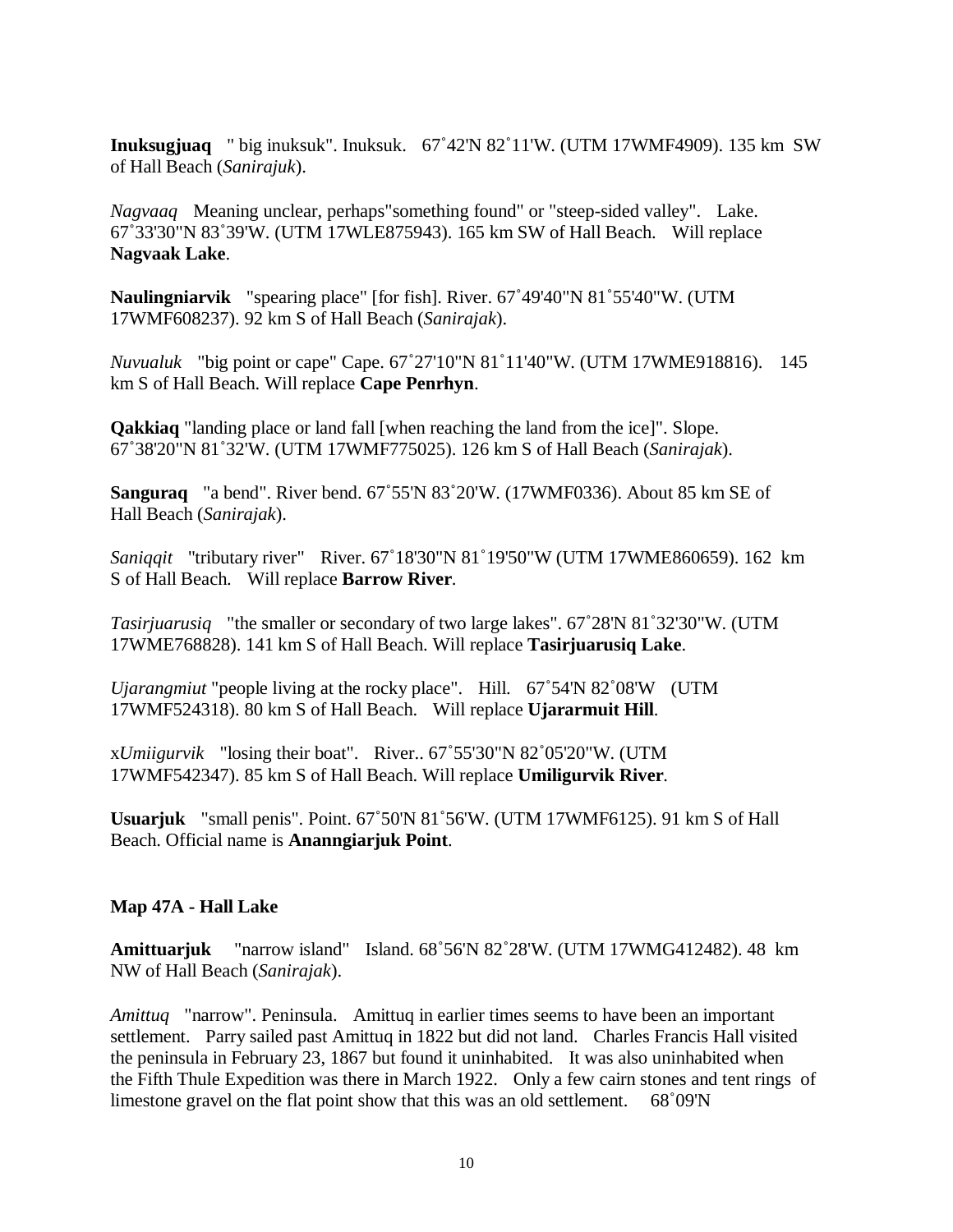82˚03'W (UTM 17WMF565598) 70 km south of Hall Beach. Will replace **Amitioke Peninsula**.

*Angmaluqtuq* "round". Lake. 68˚59'N 82˚41'W. (UTM 17WMG326532). 58 km NW of Hall Beach. Will replace **Angmaluktuq Lake**.

**Arrittut** Means "being tired of eating something". Beach. 68˚23'15"N 82˚27'W. (UTM 17WMF403866). 65 km SW of Hall Beach (*Sanirajak*).

**Aulattivik** "waving" or signaling place" - a reference to lookouts signaling the appearance of caribou. Lake. Long ago Inuit would wait here for caribou to cross over to the other side of the lake. 68˚44'N 82˚34'W. (UTM 17WMG366252). 53 km W of Hall Beach (*Sanirajak*).

x*Ajagutalik* "having a partial rainbow". The word *ajgutaq* refers to a rainbow's sides, or ends, not to the full arc. River. 68˚23'55"N 82˚33'W. (UTM 17WMF362877). 67km SW of Hall Beach. Will replace **Ajaqutalik River**.

*Igarjaarjuk* Meaning, perhaps, " cooking palce". Lake. Since the lake is so big, Inuit do not fish here often. When caribou were scarce, Inuit had a good chance of spotting caribou here. 68˚53'N 82˚41'30"W. (UTM 17WMG320421). 54 km W of Hall Beach. Will replace **Airalijaq Lake**.

*Ignirtuuq* "plentiful flintstone" Peninsula. 68˚20'45"N 82˚14'45"W (UTM 17WMF486818). 57 km SW of Hall Beach. Will replace **Ignertok Peninsula**.

**Ikaaqturiaq** "going to cross over water" [where one embarks on a sea crossing]. Beach. Inuit would cross over from here by kayak after fishing at **Nursarnaarjuk** to spend the fall and winter season in **Ungaluujat** (47D). 68˚56'50"N 81˚40'30"W. (UTM 17WMG729483). 28 km NW of Hall Beach (*Sanirajuk*).

*Ikirasak* "a strait". River. Inuit say that it was once possible to paddle through it like starait, hence the name. 68˚32'15"N 82˚13'10"W. (UTM 17WMG502031). 48 km SW of Hall Beach. Will replace **Ikerasak River**.

**Ikpiarjuk** "pocket" Bay. 68˚18'45"N 82˚27'W. (UTM 17WMF401784). 71 km SW of Hall Beach (*Sanirajuk*).

*Ingniqtuuq* " plentiful flintstones". Point. Although no one has heard of anyone finding flintstones here but, as the name suggests, there are or probably were some in this area. 68˚20'20"N 82˚00'50"W. (UTM 17WMF582808). 57 km SW of Hall Beach. Will replace **Ignertok Point**.

*Ipiutit* The name probably derives from the word for the stem or shaft of the *ulu* (Inuit woman's knife), joining the handle to the blade. Isthmus.. Might have been named because this isthmus connects Amittuq Peninsula to Melville Peninsula. 68˚06'35"N 82˚07'50"W. (UTM 17WMF529552). 87 km S of Hall Beach. Will replace **Ipiutit Isthmus**.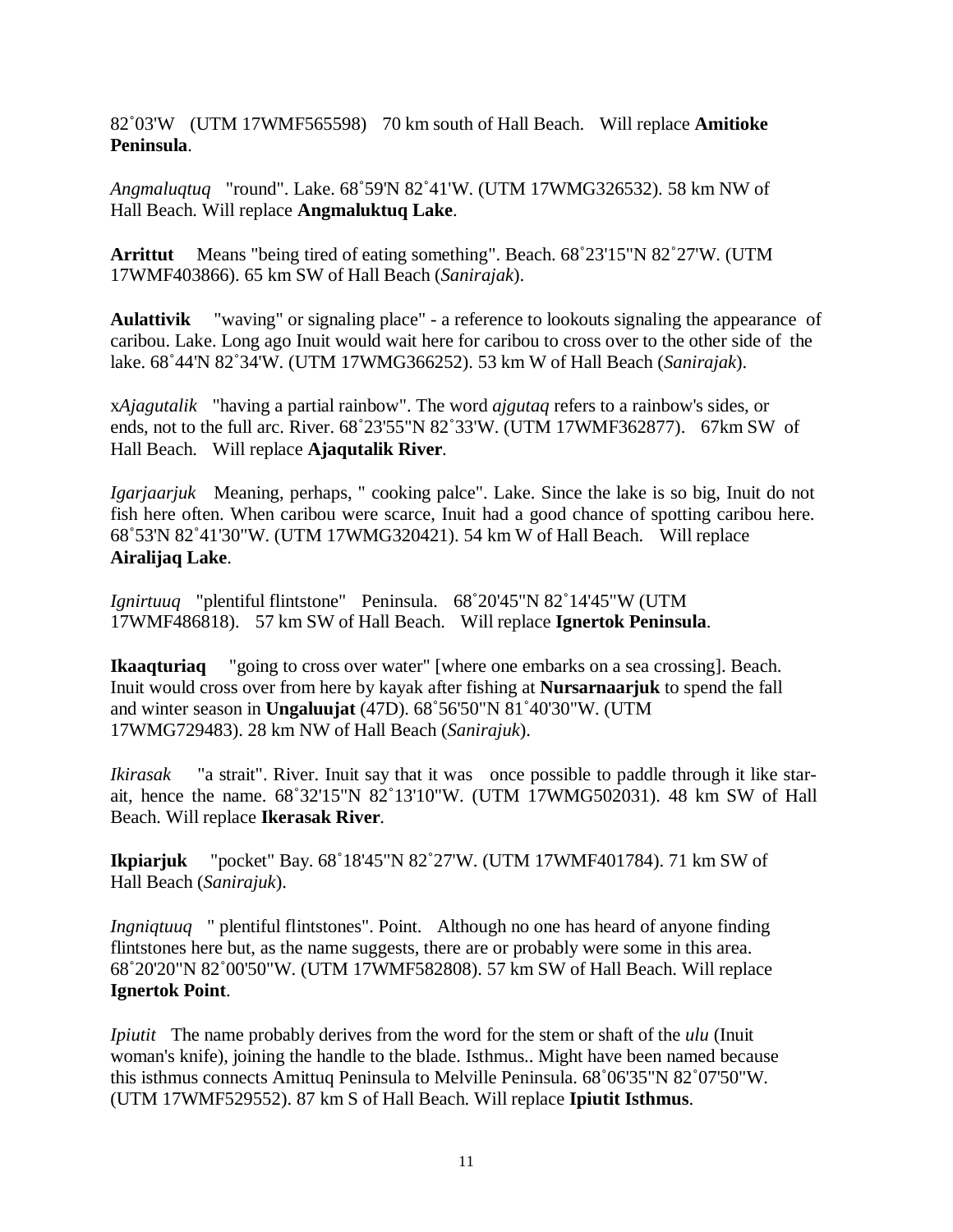**Iqalugaarjuit** "little fish" Camp. 68˚30'N 82˚37'W. (UTM 17WMF338987). 65 km SW of Hall Beach.(*Sanirajak*)

**Iqalugaarjuit Tasia** "lake of Iqalugaarjuit" . 68˚28'30"N 82˚37'W. (UTM 17WMF337966). 65 km SW of Hall Beach (*Sanirajak*).

**Kangiqlulluataq** "the only bay". Bay. This area was used for summer camp before the army based itself in Hall Beach. Now it is a garbage dump. 68˚45'10"N 81˚14'30"W. (UTM 17WMG902265). 2 km S of Hall Beach (*Sanirajak*).

*Kangirliniq* "bay". 68˚56'N 81˚30'W. (UTM 17WMG800468). About 14 km N of Hall Beach. Will replace **Foster Bay**.

*Kinguqqap Kuunga* "the river of Kinguraq" River. 68˚35'50"N 85˚39'50"W. (UTM 17WMG322102). 62 km SW of Hall Beach. Will replace **Kingora River**.

**Kinguraq** Meaning obscure but may derive from a term implying "back of the thigh". River. 68˚31'25"N 83˚16'W. (UTM 17WMG0602). 84 km SW of Hall Beach. The official name is Sarcpa Lake.

*Kinnarjuaq* "mountain". Mountain. coordinates to come when location verified (approx. 68˚15'N 82˚15'W). Inuit get their soapstone for carving from this mountain. 75 km SW of Hall Beach (*Sanirajak*). Will replace **Kingarjuaq Summit** 68˚16' 82˚31'.

**Kinngajjuaq** "one big hill" Mountain. 68˚14'30"N 82˚23'W? (coordinates to come when location verified). 73 km SW of Hall Beach (*Sanirajak*).

**Kinngarjuap Tasia** "the lake of Kinngarjuaq" 68˚19'30"N 82˚35'W. (UTM 17WMF347797). 73 km SW of Hall Beach (*Sanirajak*).

*Kinngatuaq* "the only hill". Hill. This is the only high hill in this area. 68˚53'50"N 82˚21'40"W. (UTM 17WMG453431). 47 km NW of Hall Beach. Will replace **Kingnartuak Mountain**.

*Napatak* "erected". Lake. Named for the rocks around the lake that are erected. The lake has the best lake trout in the vicinity. The fish are fat. 68˚50'N 82˚27'30"W. (UTM 17WMG412363). 49 km W of Hall Beach. Will replace **Napata Lake**.

*Nappaqqut* "something erected". Point. This is a new name and was named only after DND erected a beacon here. 68˚49'10"N 81˚16'W. (UTM 17WMG891341). 6 km N of Hall Beach. Will replace **Kingmitokvik Point**.

**Nursarnaarjuk** Meaning unknown. Point. 68˚53'10"N 81˚36'W. (UTM 17WMG758414). 18 km NW of Hall Beach (*Sanirajak*).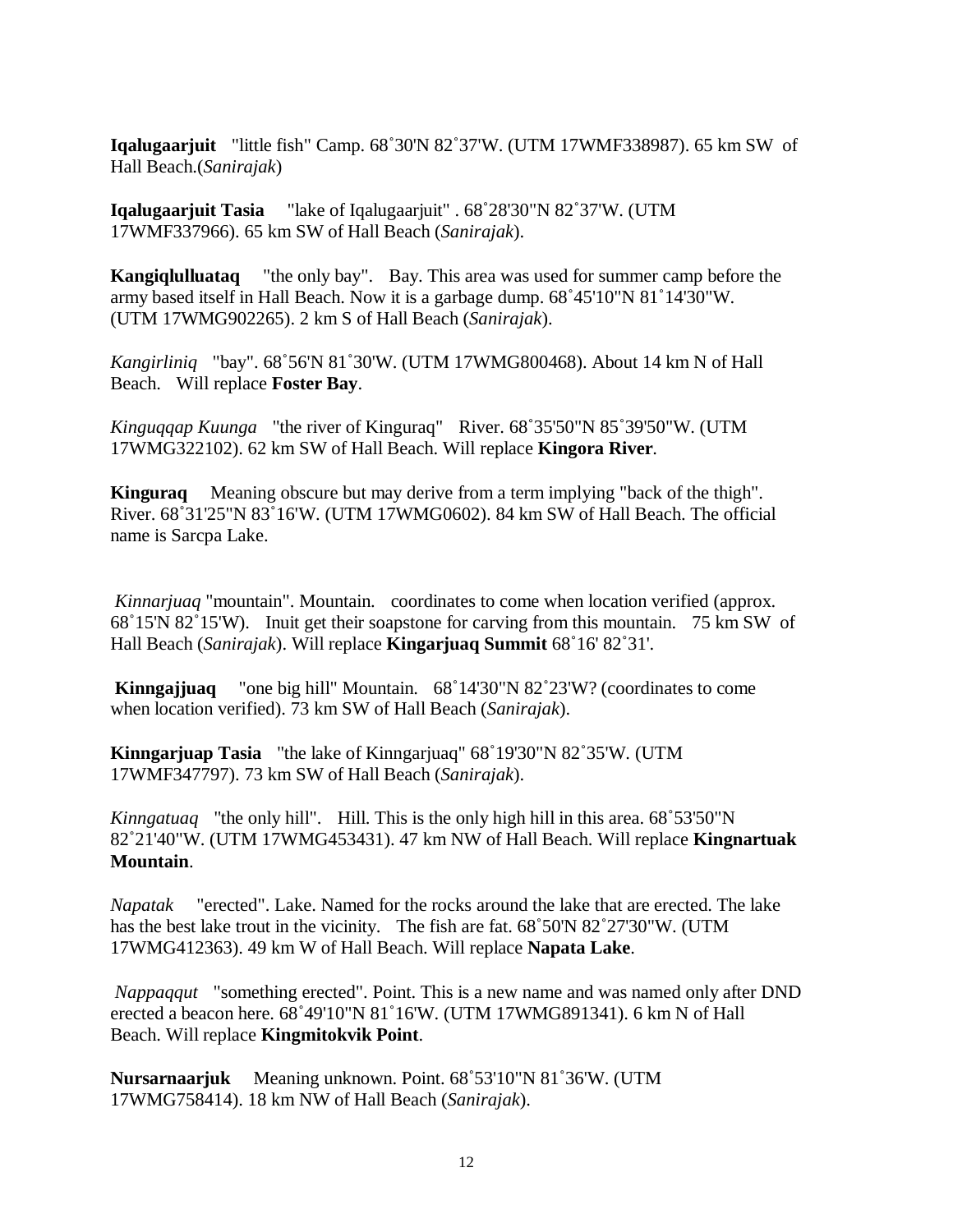**Nuvvimajuq** "it is pointed". Point. 68˚44'50"N 82˚11'10"W. (UTM 17WMG520265). 39 km W of Hall Beach (*Sanirajak*).

**Putulik** "has a hole". Underground stream. They say there is a demon with a dog in there. Even recently, people had frightening experiences in this area. 68˚57'35"N 81˚42'10"W. (UTM 17WMG16498). About 27 km NW from Hall Beach (*Sanirajak*).

**Putulik** "has a hole". Stream. Approximately 1 km long. Presumably above ground. 68˚59'40" 81˚40'10". (UTM 17WMG732537). About 29 km NW of Hall Beach (*Sanirajak*).

*Qarman* "sod houses". Point. It is thought this is not an ancient name as there were no sod houses here before wooden boats were acquired by Inuit in the 1930's. 68˚31'10"N 81˚34'30"W. (UTM 17WMG764006). 30 km S of Hall Beach. Will replace **Quarman Point**.

*Qavviallak* Meaning obscure, but implies "suddenly on top". Point. 68˚24'40"N 81˚56'20"W. (UTM 17WMG614890). 60 m SW of Hall Beach. Will replace **Qavvialuk Point**.

*Qavvigjuaq* "big wolverine". Point. 68˚27'30"N 81˚48'W. (UTM 17WMF672941). 42 km SW of Hall Beach. Will replace **Qabvigjuaq Point**.

*Qikiqtaak* "two islands". Islands. 68˚42'N 82˚11'20"W. (UTM 17WMG518213). 37 km W of Hall Beach. Will replace **Kite Island and Walrus Island**.

**Qimmiqturvik** "place where dogs were eaten". Island. At one time, people probably went through a time of hunger and resorted to eating their dogs in order to survive. 68˚52'50"N 81˚22'40"W. (UTM 17WMG846409). 12 km NW of Hall Beach (*Sanirajak*).

*Qinngusaak* "breaking ice". Islands. Sea ice carried by currents breaks up on the shores of these islands. It is said that Qinngusaak was discovered long ago by a man who was swept ashore there on an ice pan. He spent the whole summer on the islands and survived by killing a walrus and a polar bear. In the fall, when the sea ice was thick enough to support his weight, he started walking towards the mainland. He erected an inuksuk where he first set his foot on the mainland. People later called the inuksuk *Inuksugatuqaq* (the old Inuksuk). 68˚47'N 80˚04'W. (UTM 17WNG3831). About 46 km E of Hall Beach. Will replace **Manning Islands**.

*Sanguraq* "a bend". River bend. 68˚09'50"N 83˚20'10"W. (UTM 17WMF030628). About 110 km SW of Hall Beach. Will replace **Sanguaq Bend**.

**Saqpiik** "(two) whale flukes". Bay. 68˚34'N 82˚35'W. (UTM 17WMG3505). 60 km SW of Hall Beach (*Sanirajak*).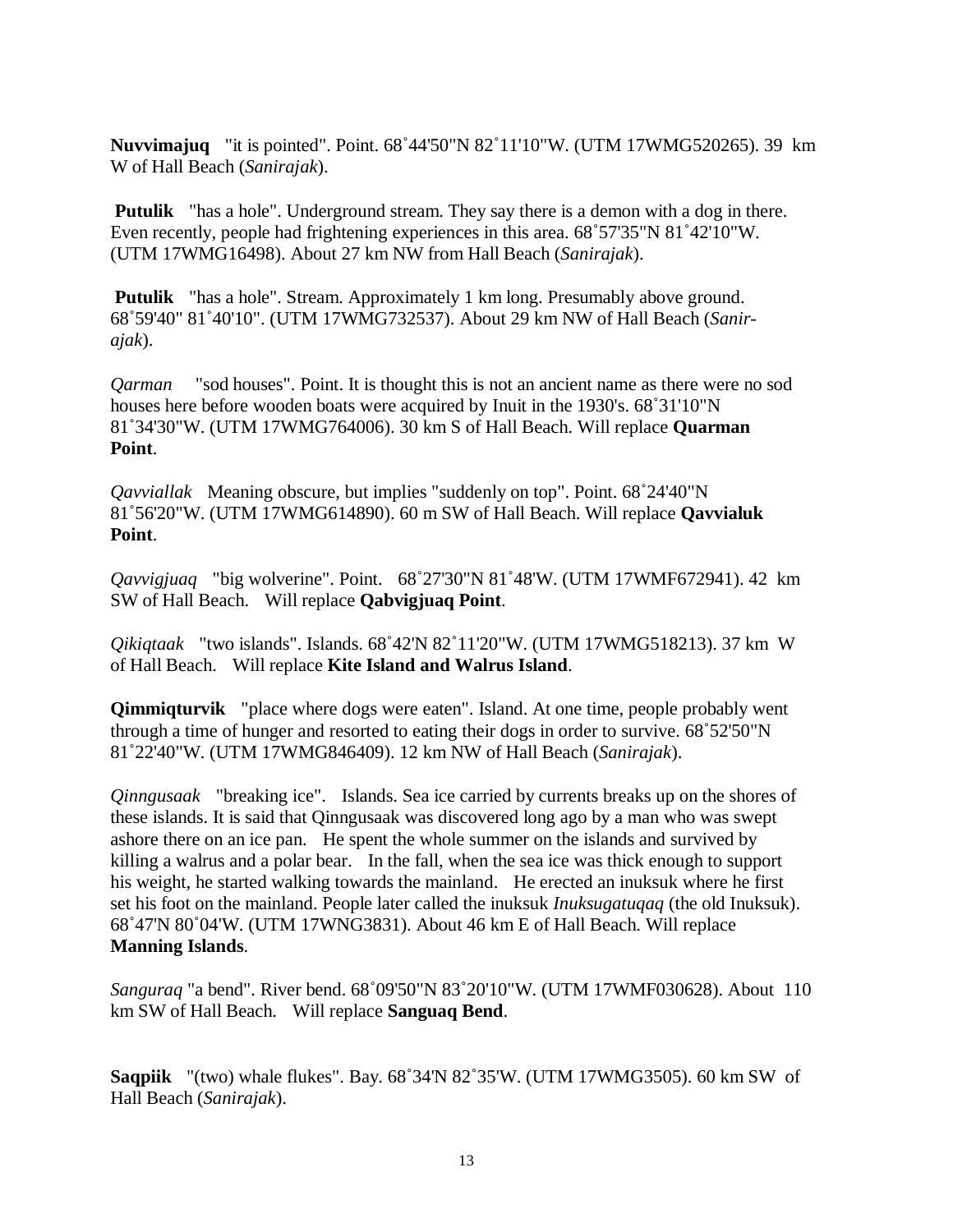*Sarva Bay* Meaning uncertain but probably relates to the word *sarvaq* meaning "rapids" or " fast current". 68˚50'N 82˚00'W. (UTM 17WMG597360). Will replace **Sarvaq Inlet**.

**Simiutaq** "serves as a plug". Island. 68˚49'N 82˚01'W. (UTM 17WMG576340). 32 km W of Hall Beach (*Sanirajak*).

**Tasiujaq** "like a lake". This is a real lake but is called Tasiujaq because it has salt water. This is a very old name. 68˚41'N 82˚17'W.(UTM 17WMG4719). 31 km W of Hall Beach. Official name is **Hall Lake**, both names are used.

**Tikiqqap Tasia** "the lake of Tikiraq". Lake. 68˚03'N 82˚17'30"W. (UTM 17WMF461487). 89 km S of Hall Beach (*Sanirajak*).

*Tikiraq* "a point of land". Point. 68˚01'N 82˚08'30"W. (UTM 17WMF523449). 91 km S of Hall Beach. Will replace **Tikiraq Point**.

*Tiriqquq* "corner". Point. 68˚38'25"N 81˚14'20"W. (UTM 17WMG903140). 15 km S of Hall Beach. Will replace **Iligliak Point**.

*Uglilaarjuk* "the little place where walrus land or haul out". Island. 68˚25'N 81˚41'25"W. (UTM 17WMF717893). 42 km S of Hall Beach. Will replace **South Ooglit Island**.

*Uglit* "place where walrus land or haul out" Island. Long ago, walrus went ashore on this island. There are old stone houses and structures on this island. 68˚59'N 81˚08'W. (UTM 17WMG947523). 22 km N of Hall Beach. Will replace **North Ooglit Island**. **Ujarasugjulik** "has a large boulder". Rock. 68˚05'N 82˚04'W. (UTM 17WMF556523). 85

km S of Hall Beach (*Sanirajak*). *Umilligaarjuk* "little bearded one" Point. Named after a respected whiteman, Reynold Bray, whose Inuktitut name was "Umiligaarjuk". Bray, who died near this point, was a member of the British-Canadian Arctic Expedition (1939-1940). He and his companion, Patrick Baird, were on their way north to Igloolik in a whale boat. While waiting out a storm on the coast south of Hall Beach Bray paddled out to check the anchored whale boatin a folding kayak. Unfortunately, strong off-shore winds prevented him from getting back to shore and he was blown out to sea, never to be seen again. Inuit set up a stone cairn in memory of him and called the place *Umilligaarjuk*. 68˚35'45"N 81˚20'40"W. (UTM 17WMG860092). 20 km S of Hall Beach. Will replace **Umiligaarjuk Point**.

#### **Map 47B - Committee Bay**

**Alarnaarjuk** "facing away for the sun". Lake. Refers to the camp facing north instead of south. 68˚57'50"N 84˚15'30"W. (UTM 16WFM098525). 105 km SW of Igloolik (*Iglulik*).

**Alarnaarjungmiut** "the people from Alarnaarjuk". DEWline site (Mackar Inlet). Inuit from Repulse Bay (*Naujat*) call this place Akulimiut. 68˚20'40"N 85˚45'W. (UTM 16WEL535817). 197 km SW of Igloolik (*Iglulik*).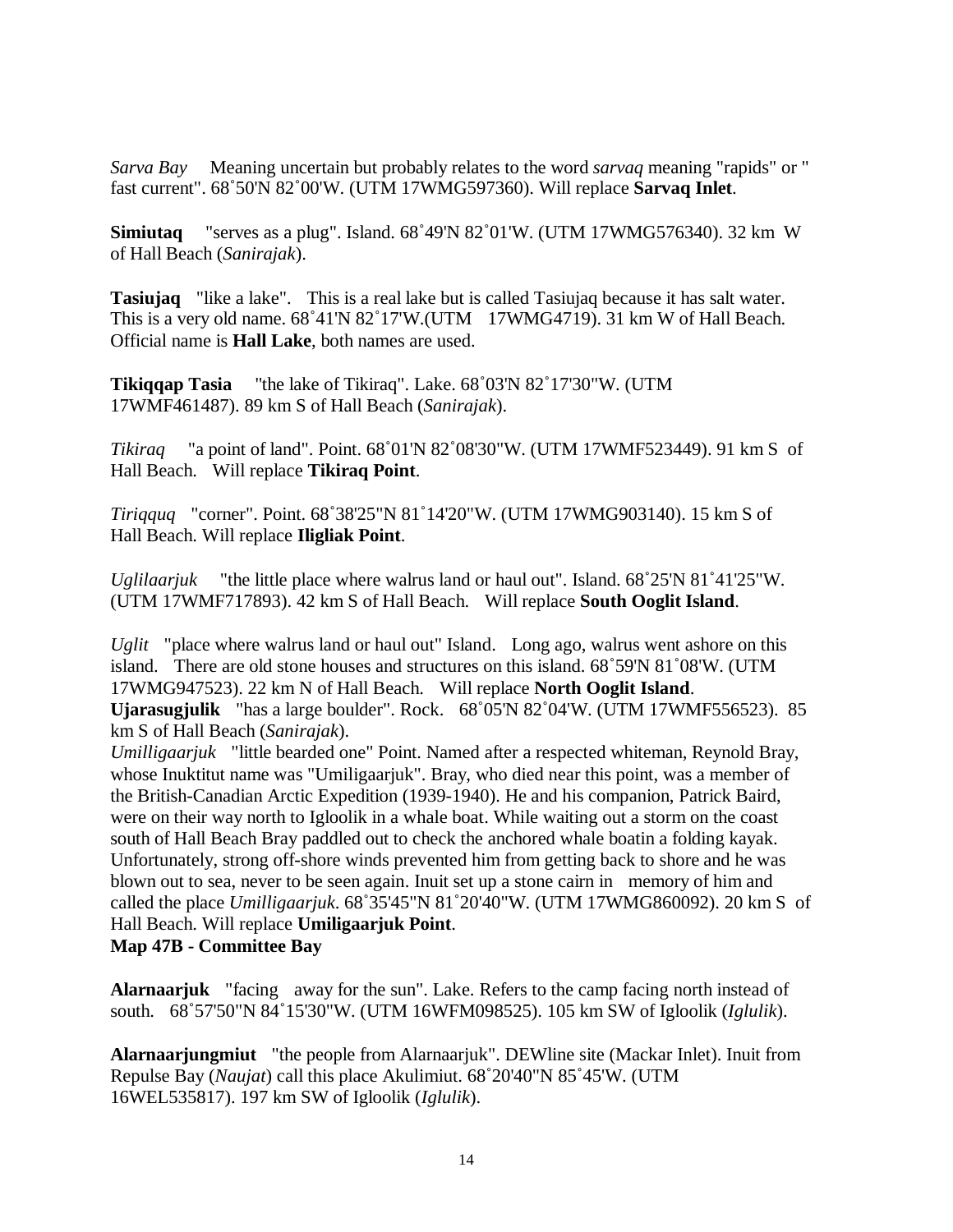**Arvinnguaq** "looks like a bowhead whale". Hill. 68˚26'55"N 84˚10'30"W. (UTM 16WFL157953). About 150 km SW of Igloolik (*Iglulik*).

x*Ajagutaliup Tasia* "the lake of Ajagutalik". Ajagutalik means "having a partial rainbow". Lake. 68˚03'30"N 84˚25'W. (UTM 16WEL076516). About 200 km SW of Igloolik. Will replace

#### **Souter Lake**.

*Irruqsarvik* "place where one rinses him/herself". River. 68˚03'N 85˚52'10"W. (UTM 16WEL471488). 225 km SW of Igloolik. Will replace **Kammaneluk River**.

**Pingurjuaq** "big hill". Hill. 68˚52'10"N 84˚30'10"W. (UTM 16WFM002417). 119 km SW of Igloolik (*Iglulik*).

*Qarmaqtalik* "having sod houses". Cape. The sod houses here are not very old. When Mark Ijjangiaq of Igloolik was young, Inuit were living in them. He thinks Qarmaqtalik was recently named. 68˚46'55"N 85˚31'W. (UTM 16WEM599306). 160 km SW of Igloolik. Will replace **Cape Richardson**.

*Uuqiktualuk* "it is well done" or "it is well cooked". Island. 68˚01'N 86˚33'W. (UTM 16WEL188446). 225 km SW of Igloolik. Will replace **Wales Island**.

#### **Map 47C - Encampment Bay**

*Akkimaniq* "exposed to (moving) ice on all sides". Cape. Named because this area has much drifting ice. 69˚59'20"N 85˚14'30"W. (UTM 16WEN672655). 140 km NW of Igloolik. Will replace **Cape Hallowell**.

Apittiqturliq "has polar bear dens in the snow". Cliff. The whole island was Apittiqturliq before, but now the island is referred to as Qikiqtaaluk (big island) and Apittiqturliq refers only to the cliff. 69˚59'N 86˚40'W. (UTM 16WEN1364). 200 km NW of Igloolik (*Iglulik*).

**Atungaujalik** "has atungaujaq" (plants that were used by Inuit for mixing tobacco). When the Hudson's Bay Company men ran low on tobacco, this mixture was used. 69˚71'25"'N 84˚03'W. (UTM 16WFM173707). 95 km SW of Igloolik (*Iglulik*).

**Aupaluktulik** "having something red". Cliff. 69˚46'55"N 85˚00'W. (16WEN 771427). 133 km NW of Igloolik (*Iglulik*).

**Aupaluktuq** Descriptive name which means "red". Island. It was only recently that Inuit named this island. 69˚51'55"N 84˚39'20"W. (UTM 16WEN901523). 118 km NW of Igloolik (*Iglulik*).

**Aupaqtuq** "red". Hill. 69˚44'10"N 84˚51'W. (UTM 16WEN831373). 125 km NW of Igloolik (*Iglulik*).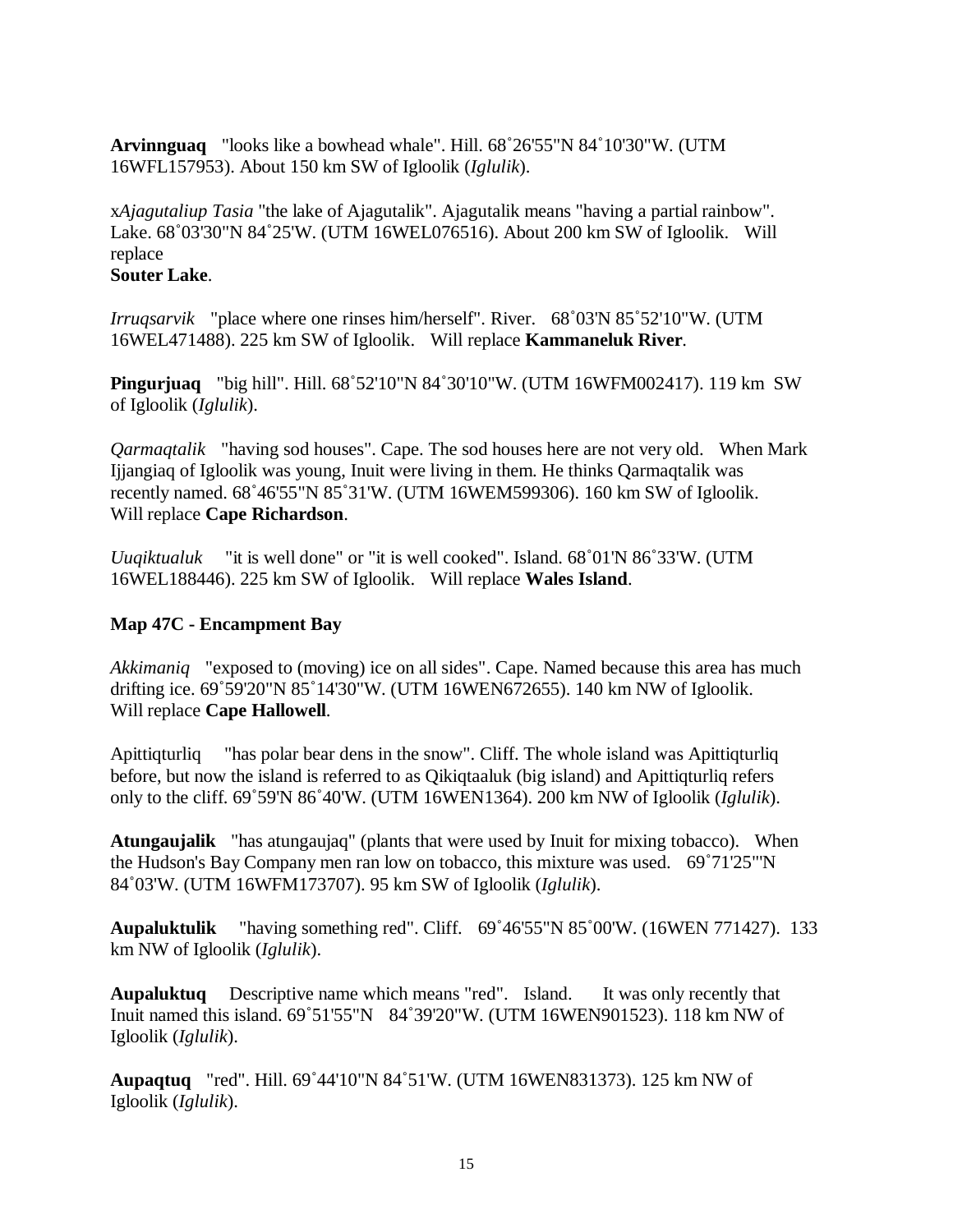**Ipaqqalik** "to wade in the water". Lake. People would cross the lake by wading when they went in-land to hunt caribou. The caribou in this area are very fat. Obviously, this lake is not very deep or has shallow areas. 69˚16' 10"N 84˚39'W. (UTM 16WEM927859). 106 km W of Igloolik (*Iglulik*).

**Isiriak** "haze in the atmosphere". Hill. Not too long ago, the top of this hill was always foggy on a clear day. Even on cloudless days, there would be a blueish smoke looming on top. The smoke has stopped now. Some Inuit experienced chills when in this area and it is said that even the dogs become frightened here. 69˚25'50"N 84˚23'30"W. (UTM 16WFN 020042). 102 km W of Igloolik (*Iglulik*).

*Isiriap Naqsanga* "the valley of Isiriak". River. 69˚25'50"N 85˚21'W. (UTM 16WEN646030). 135 km W of Igloolik. Will replace **Corrigal River**.

**Kiklalapaat** "undulating ridge". Hill. One can't climb this hill from the east side since it is so steep. The hill must be climbed from the west side. 69˚47'N 84˚51'W. (UTM 16WEN825435). 125 km NW of Igloolik (*Iglulik*).

**Majuqtulik** "has a place for going up", meaning the stretch of a river joining a lake to the sea where arctic char go upstream in the fall. Bay. 69˚11'20"N 85˚11'10"W. (UTM 16WEM718763). 139 km W of Igloolik (*Iglulik*).

*Naujaakuluit* "young seagulls [a reference to nesting gulls]" Harbour. Beluga whales come to this harbour to feed when the tide is high. There are also many seals but not very many young ones. 70˚00'N 85˚19'W. (UTM 16WEN642666). 154 km NW of Igloolik. Will replace Dybbol Harbour.

*Naujaaliruluk* "young seagulls". Island. 69˚52'10"N 85˚20'W. (UTM 16WEN640519). 147 km NW of Igloolik. Will replace **Alfred Island**.

**Nulatannguaq** "like the dome (of ice) covering a seal's breathing hole". Island. From a distance, this island looks like the dome of a seal's breathing hole. The original name for this island was *Qikiqtakanak*. 69˚54'40"N 85˚36'W. (UTM 16WEN537564). 159 km NW of Igloolik (*Iglulik*).

*Nuvualuk* "large point" or "headland" Cape. There is an abundance of seals and foxes in this area. 69˚49'50"N 85˚33'30"W. (UTM 16WEN554474). 155 km NW of Igloolik. Will replace **Cape Englefield**.

*Nuvuarjuruluk* "like a point". Cape. 69˚50'55"N 84˚51'40"W. (UTM 16WEN822502). 130 km NW of Igloolik. Will replace **East Cape**.

*Qikiqtalik* "has an island". Lake. (Named because there is an island within the lake) Lake. This lake has big trout. 69˚37'40"N 84˚06'20"W. (UTM 16WFN125268). 84 km NW of Igloolik. Will replace **Grinnell Lake**.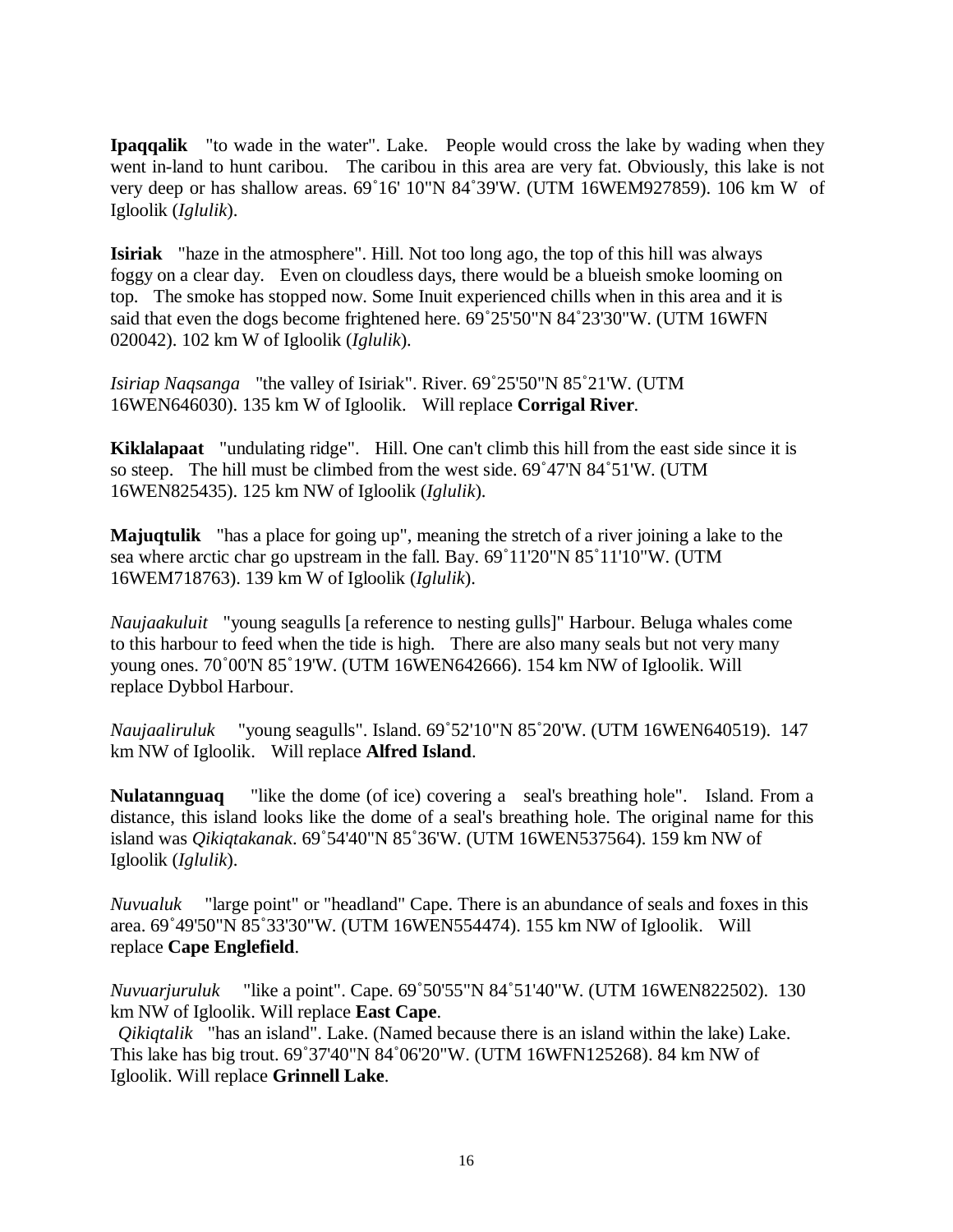**Salliarusiq** "the lesser, or secondary, flat, plain-like land". Raised beaches. 69˚51'N 84˚23'10"W. (UTM 16WFN004511). 112 km NW of Igloolik (*Iglulik*).

**Salliarusiup Majuqtulia** " Salliarusiq's 'char going up place'" Lake. 69˚45'55"N 84˚07'W. (UTM 16WFN106421). 100 km NW of Igloolik (*Iglulik*).

**Tununngajuq** "facing the other direction". Island. Inuit from the Agu area called this Tununnganguaqtuq which means "seeming to be facing the other direction". 69˚51'25"N 84˚35'40"W. (UTM 16WEN924516). 123 km NW of Igloolik (*Iglulik*).

#### **Map 47D - Igloolik**

x**Akuliaqattaarjuk** "in between [term derives from the name given to the area of the face between the eyes and immediately above the nose bridge"] Former camp. 69˚07'N 81˚16'30"W. (UTM 17WMG890672). 36 km SE of Igloolik (*Iglulik*).

**Akulliqpaaq** "middlemost". Strait. 69˚48'N 82˚32'W. (UTM 17WMH4143). 53 km NW of Igloolik (*Iglulik*).

**Akunniq** "in the middle". Former camp. This was a main camping site in the winter as it was close to the walrus and the floe edge. Half-way point between Igloolik and Hall Beach. 69˚01'20"N 81˚30'W. (UTM 17WMG800564). 42 km S of Igloolik (*Iglulik*).

*Alarniq* "Facing away from the sun". Beach. The old stone houses and tent rings do not face the sea as is usually the case. 69˚11'50"N 81˚19'30"W. (UTM 17WMG871761). 27 km SE of Igloolik. Will replace **Arlagnuk Point**.

**Amittuarjuk** "narrow island". Island. Part of the Calthorpe Islands. 69˚28'N 80˚12'W. (UTM ?) . 63 km East of Igloolik.

**Angmanaarjuk** "little strait". Strait. When the sea freezes over, Angmanaaruk is the last to do so because of the currents. 69˚26'N 81˚30'W. (UTM 17WMH804027). 14 km NW of Igloolik (*Iglulik*).

**Anngiq** Meaning obscure but may imply "deep" or "deep part". Hunting area. This was a good place to hunt seals because they are here all year round. 69˚20'20"N 81˚34'W. (UTM 17WMH779089). 15 km NE of Igloolik (*Iglulik*).

**Arnaqquaksaat** "many old women" Former camp. The site is mentioned in the 1822-23 Journals of Parry and Lyon. The old sod houses near the point on the southwest side used to be the only part called Arnaqquaksaat but now the whole area is known by the name. 69˚21'30"N 81˚54'20"W. (UTM 17WMG643944). 4 km S of Igloolik (*Iglulik*).

**Arnaqquaksaat Kangiqlua** "the bay of Arnaqquaksaat". 69˚21'50"N 81˚53'10"W. (UTM 17WMG651951). 3 km SW of Igloolik (*Iglulik*).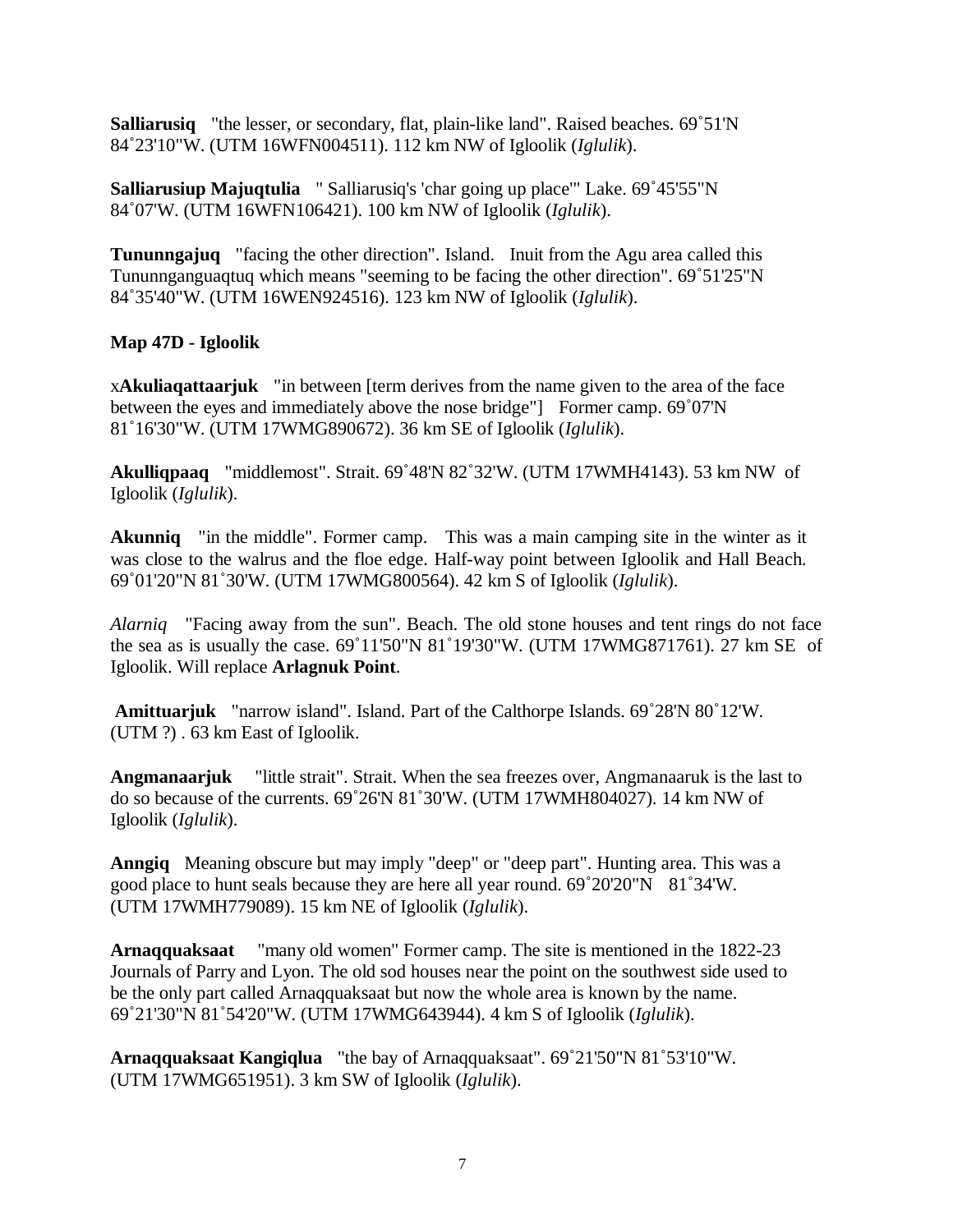**Arviqsiurvik** "place where one hunts for bowhead whales". Point. 69˚04'30"N 81˚23'30"W. (UTM 17WMG843624). 38 km S of Igloolik (*Iglulik*).

**Atikittuq** "narrow beach between the sea and higher ground". Hill. 69˚33'35"N 83˚11'30"W. (UTM 17WMH146181). 58 km NW of Igloolik (*Iglulik*). **Attaninga** "the connecting part". Fishing place. 69˚5615"'N 82˚33'W. (UTM 17WMG387832). 33 km SW of Igloolik (*Iglulik*).

*Aukkarnaarjuk* "little polynia". Passage [see official narrative for passage as opposed to channel]. This channel does not freeze over because of strong currents. It was probably given a different name to distinguish it from Aukkarnirjuaq. 69˚44'N 80˚48'W. (UTM 17WNH074350). 49 km NE of Igloolik. Will replace **South Passage**.

*Aukkarnirjuaq* "the big polynia". Polynia. 69˚42'50"N 82˚35'30"W. (UTM 17WMH386384). 47 km NW of Igloolik. Will replace **Labrador Narrows**.

**Aulattiviarjuk** " little waving" or signaling place" - a reference to lookouts signaling the appearance of caribou. Island. 69˚14'30"N 82˚10'W. (UTM 17WMG539817). 21 km SW of Igloolik (*Iglulik*).

**Aulattivik** "waving" or signaling place" - a reference to lookouts signaling the appearance of caribou." Point. 69˚23'10"N 82˚16'10"W. (UTM 17WMG501975). 19 km W of Igloolik (*Iglulik*).

**Avammuktulik** "has something going back and forth". A reference to char migrating between the lake and the sea. Bay. In the past, the fish were generally skinny here but now they are usually nice and fat. 69˚22'40"N 82˚19'10"W. (UTM 17WMG481967). 21 km W of Igloolik (*Iglulik*).

**Avamuunganiq** "a place where one has the choice of going in a number of different directions". Point. 69˚30'05"N 82˚27'20"W. (UTM 17WMH431107). 29 km NW of Igloolik (*Iglulik*).

**Avvajja** Meaning obscure but may refer to the fragmented character of the area. Island, former settlement. Inuit used to spend their summers here and in the winter they would move to Igloolik. The Roman Catholic mission first established here in 1931, its abandoned mission chapel still stands. The settlement of Avvajja was abandoned in 1950 because the floe edge was too far for the hunters, so the occupants moved to Igloolik (*Iglulik*). 69˚25'30"N 81˚59'W. (UTM 17WMH614018). 15 km NW of Igloolik (*Iglulik*).

**Igluvigaqturliq** "place where one makes igloos". Former camp. In the past, they made their igloos here. 69˚23'N 81˚30'W.(UTM 17WMG804970). 13 km SE of Igloolik (*Iglulik*).

x**Iglulik** "has igloos or houses". Point. Igloolik got it's name because there were so many igloos. It is said that long ago there were so many people in Igloolik that, when they gathered outside, one could walk on top of their heads. Iglulingmiut camp here in spring and early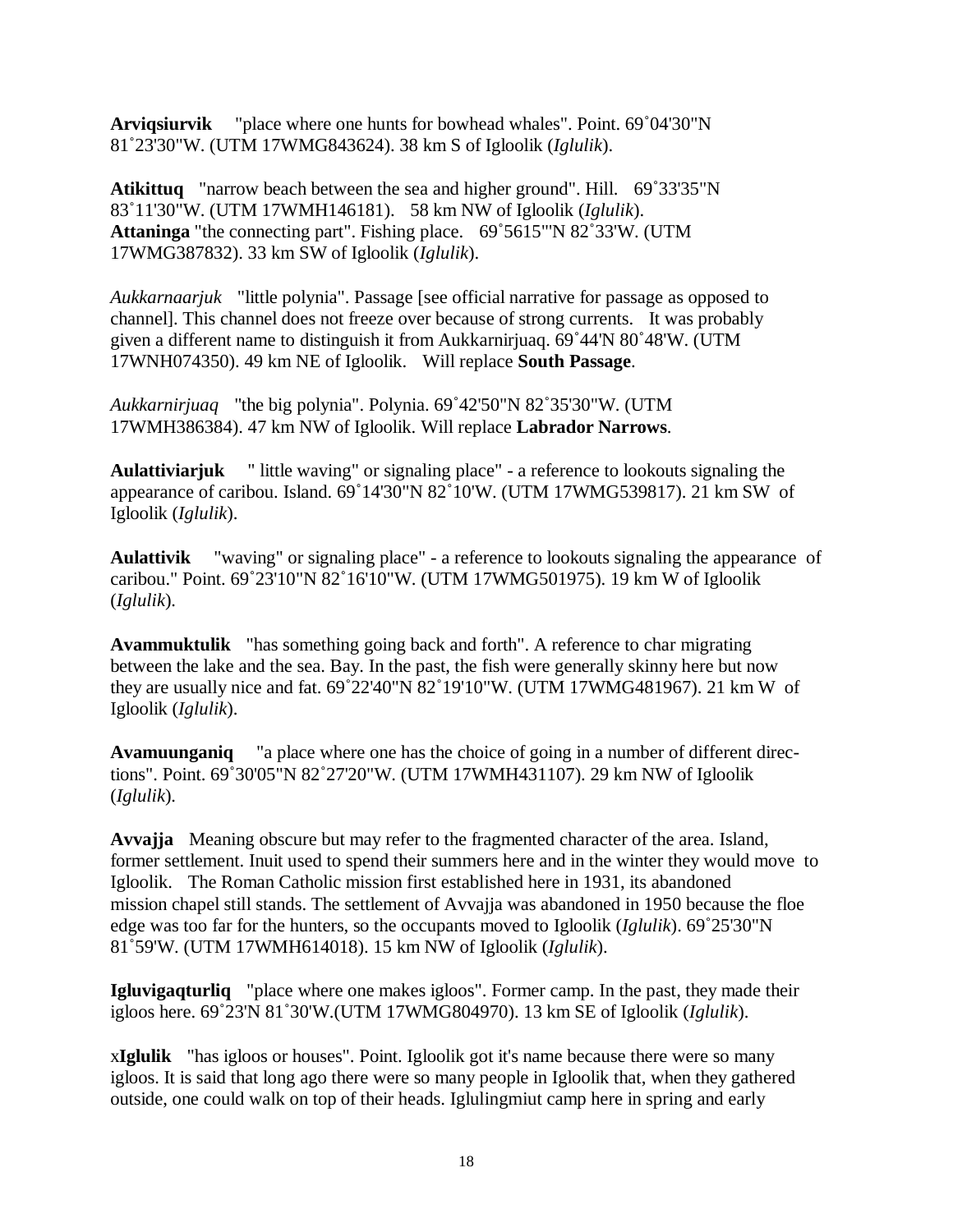summer. There is now a dirt road from the settlement. Known as Igloolik Point by English speakers. 69˚20'40"N 81˚30'40"W. (UTM 17WMG798927). 12 km SE of Igloolik (*Iglulik*).

*Ikiq* "Large strait". Strait. 69˚40'N 81˚35'W. (UTM 17WMH7828). Official name is **Fury and Hecla Strait** but is not used locally.

*Ikpiarjuk* "pocket". Bay. Refers to the narrow northwest portion of the bay. 69˚22'N 81˚45'W. (UTM 17WMG705953). Will replace **Turton Bay**.

**Ikpiugaaluk** "large gravel rise or mound". Ridge. 69˚24'45"N 82˚42'10"W. (UTM 17WMG332011). 30 km W of Igloolik (*Iglulik*). *Ikpiugalik* "having gravel rise or mound". Camp. 69˚41'40"N 80˚48'W. (UTM 17WNH072312). 61 km NE of Igloolik. Will replace **Cape Lamprenen**

**Ikpiugaq** "having gravel rise or mound". Ridge. 69˚20'10"N 82˚13'10"W. (UTM 17WMG519924). 16 km SW of Igloolik (*Iglulik*).

**Iksivautaujaq** "like a chair". Boulder. According to a well-known local legend this is one of two rocks set up by Attanaarjuat and his brother Ammaqjuaq. The other rock is said to be near Pingirqalik (Pinger Point). The brothers would sit on these rocks and wait for the bowhead whales they had harpooned to drift ashore. Other Inuit were envious of the brothers' success in hunting and resolved to kill them. Ammaqjuaq was murdered but Attanaarjuat managed to escape. 69˚20'20"N 81˚33'W. (UTM 17WMG783921). Approx 11 km SE of Igloolik (*Iglulik*).

**Imilik** "has drinking water". Island. Inuit going on a hunt would get their drinking water from here. 18 km NW of Igloolik. 69˚30'25"N 82˚06'W. (UTM 17WMH570111). (*Iglulik*).

**Inuksugalik** "place where there is a stone cairn or inuksuk". Camp. Inuit from Maniituq camped here and hunted caribou, seals, and beluga whales. 69˚37'10"N 82˚19'W. (UTM 17WMH489238). 34 km NW of Igloolik (*Iglulik*).

**Inuksugalik** "place where there is a stone cairn or inuksuk".Inuksuk. 69˚20'10"N 83˚47'W. (UTM 17WLG903941). 78 km W of Igloolik (*Iglulik*).

**Inuksugaruluk** "the bad inuksuk". Inuksuk. 69˚25'N 81˚28'30"W. (UTM 17WMH814007). 13 km NE of Igloolik (*Iglulik*).

**Iqaluit** "fish [meaning arctic char]". The bay is so named because of the abundance of fish here and was one the main fishing camps of the Iglulingmiut. Bay. 69˚56'N 81˚46'W. (UTM 17WMH7158). 61 km N of Igloolik (*Iglulik*).

**Iqaluit Nuvua** "the point of Iqaluit". 69˚56'N 81˚43'W. (UTM 17WMH7259). 62 km N of Igloolik. Official name is **Cape Griffith** and the name is used by some.

**Iqalulikuluk** "little fish lake". Lake. This is the only lake on Igloolik Island with fish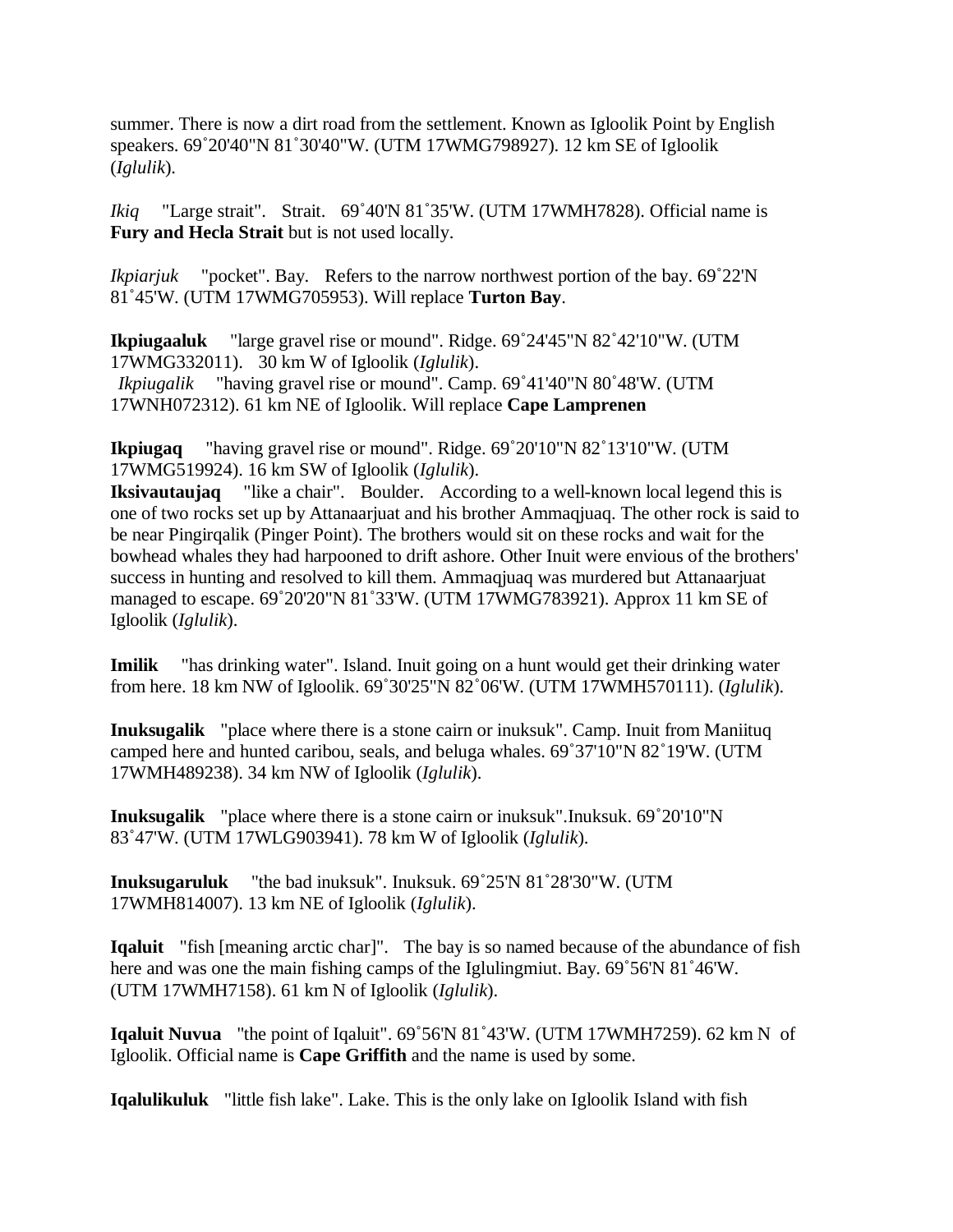(land-locked char). In the spring and early fall, Igloolikmiut fish in this lake. During 1970's the Hamlet of Igloolik trucked its water from Iqalulikuluk. 69˚23'30"N 81˚39'50"W. (UTM 17WMG740980). 5 km NE of Igloolik (*Iglulik*).

**Isingugjuaq** Meaning unknown. Seasonal camp. 69˚48'N 80˚20'W.(UTM 17WNH2544). 74 km NE of Igloolik (*Iglulik*).

**Itillikuluk** "the pleasant little land crossing between two bodies of water [usually by dog team or snowmobile]". Portage. 69˚40'18"N 80˚27'30"W. (UTM 17WNH210292). 61 km NE of Igloolik (*Iglulik*).

**Itillikuluk** " pleasant little land crossing between two bodies of water [usually by dog team or snowmobile]". Portage. There are ancient stone houses with bowhead whale bones here. 69˚39'05"N 82˚26'40"W. (UTM 17WMH48275). 40 km NW of Igloolik (*Iglulik*). **Itillikuluk** "pleasant little land crossing between two bodies of water [usually by dog team or snowmobile". Portage. 69˚59'N 81˚31'W. (UTM 17WMH8065). 69 km N of Igloolik (*Iglulik*).

**Itillikuluup Nuvua** "the point of Itillikuluk". Point. 69˚57'N 81˚36'W. (UTM 17WMH7660). 64 km N of Igloolik (*Iglulik*).

**Itilliq** "land crossing between two bodies of water [usually by dog team or snowmobile]". Portage. 69°38'N 80°12'W to 69°40'N 80°12'W. (UTM 17WNH3127). 68 km NE of Igloolik (*Iglulik*).

x**Ivisaarulik** "has spawning (red) male char". Lake. 69˚16'45"N 82˚33'W. (UTM 17WMG389860). 31 km SW of Igloolik (*Iglulik*).

*Kangillirpaaq* "closest to the mainland". Sound. 69˚51'N 82˚27'W. (UTM 17WMH4449). 54 km NW of Igloolik. Will replace **Adolf Jensen Sound**

**Kangilirjualik** "it has stones for sharpening knives" Island. 69˚36'20"N 82˚03'40"W. (UTM 17WMH588223). 27 km N of Igloolik. (*Iglulik*)

**Kangilliarjuk** "slightly closer to the mainland". Island. 69˚29'N 80˚19'W. (UTM 17WNH2709). 59 km East of Igloolik (*Iglulik*).

**Kangilliqpaaq** "the closest to the mainland [of three islands]". Island. 69˚32'N 80˚17'W. (UTM 17WNH2712). 60 km East of Igloolik (*Iglulik*).

**Kangiq** "ventillation hole or chimney of an igloo". The former camp was used for walrus hunting. Ataguttaaluk, a respected leader during the 1930's and 40's, died here in1948. The school in Igloolik is named for her. 69˚11'N 81˚18'W. (UTM 17WMG875747). 29 km SE of Igloolik (*Iglulik*).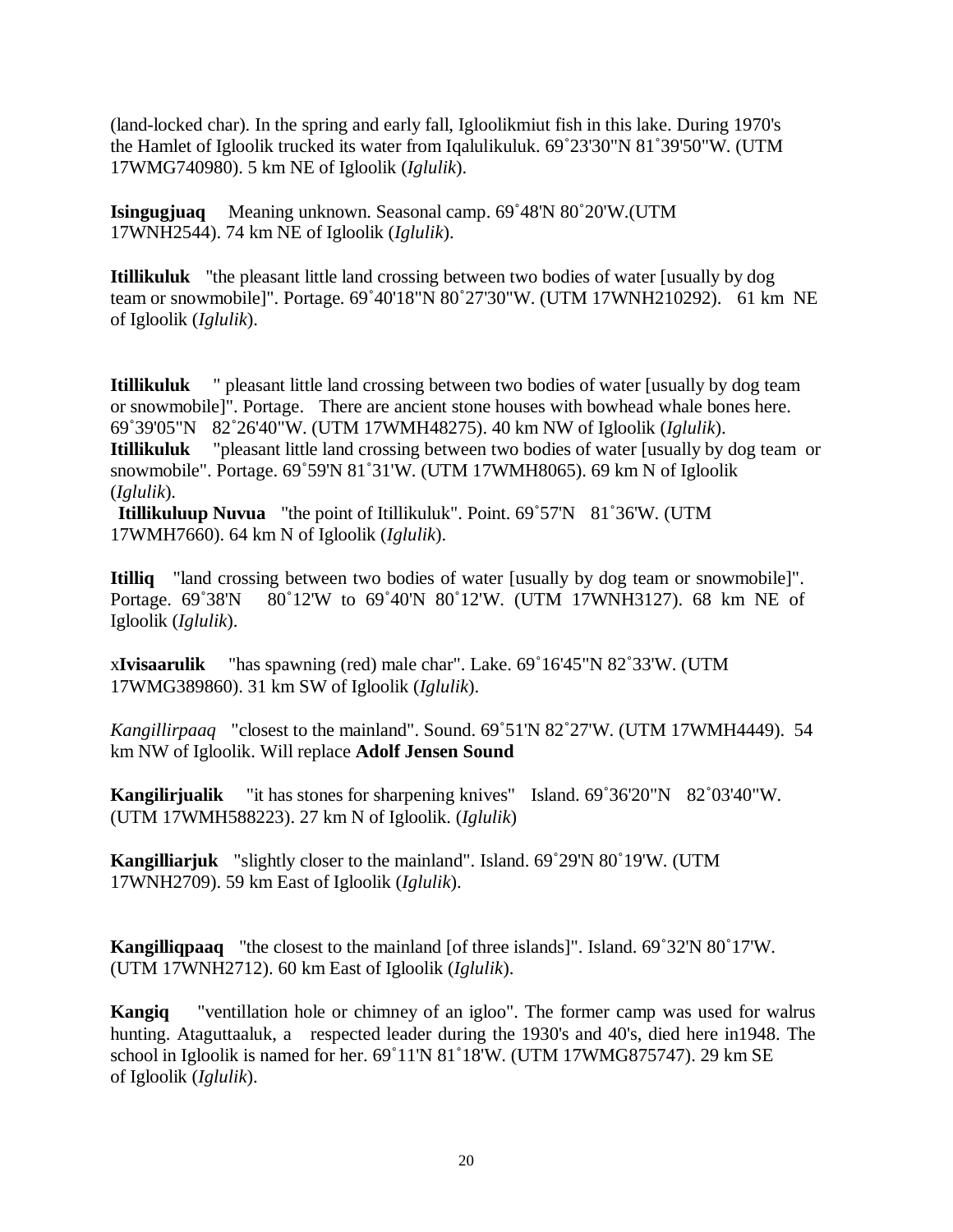x*Kapuivik* "fish spearing". Outpost camp. Kapuivik has a long history of human occupation and continues to be used as one of the main "outpost" camps in the Igloolik area. 69˚34'N 80˚17'W. (UTM 17WNH270170) 62 km NE of the Igloolik. Will replace **Cape Elwyn**

x**Kapuivik Majuqtulik** (? Note: This is bad Inuktitut grammar; should be "Kapuiviup majurtulia") "the majuqtulik of Kapuivik". Kapuivik is the old camp where people lived. 69˚42'N 80˚16'W. 17WNH2829. 67 km NE of Igloolik (*Iglulik*).

x**Kiggavialaaq** "peregrine falcon chicks [nesting falcons]". Cliff. Peregrines nest in the cliffs. 69˚30'25"N 82˚44'W.(UTM 17WMH322116). 39 km NW of Igloolik (*Iglulik*).

x**Kiggavialik** "having nesting falcons". Cliffs. Peregrines nest in the cliffs. 69˚30'40"N 82˚49'W. (UTM 17WMH290122). 43 km NW of Igloolik (*Iglulik*). **Kuukkaq** "strong creek". Creek. When the snow melts in the spring, the force of the creek is quite powerful but in the summer, it is just a little creek. 69˚08'25"N 81˚17'50"W. (UTM 17WMG8869). 33 km SE of Igloolik (*Iglulik*).

**Kuururuluk** "bad creek". Creek. The trail to Hall Beach goes through Kuururuluk. 69˚04'05"N 81˚27'50"W. (UTM 17WMG815619). 37 km SE of Igloolik (*Iglulik*).

**Majuqtulik** "char migrating upstream to a lake". Lake. 69˚39'10"N 83˚18'30"W. (UTM 17WMH104286). 65 km NW of Igloolik (*Iglulik*).

**Maniittuq** "land with rough terrain". Area. It is possible to see seals, narwhale and beluga whales here. 69˚36'N 82˚42'10"W. (UTM 17WMH337221). 48 km NW of Igloolik (*Iglulik*).

**Maniittuup Majuqtulia** "the char lake or river of Maniittuq" Lake. 69˚33'50"N 82˚42'30"W. (UTM 17WMH333180). 41 km NW of Igloolik (*Iglulik*).

**Maniituup Nuvua** "point of Maniituq". Point. 69˚30'N 82˚30'W. (UTM 17WMH414106). 31 km NW of Igloolik (*Iglulik*).

**Manilik** "has moss [ of the kind used for wicks in soapstone oil lamps]". Island. 69˚40'05"N 82˚10'W. (UTM 17WMH548291). 35 km NW of Igloolik (*Iglulik*).

x**Mikiksugut** "fish bait". Island. 69˚39'N 82˚02'W. (UTM 17WMH599271). 31 km NW of Igloolik (*Iglulik*).

**Mitilik** "has eider ducks". Island. There are not as many eider ducks as in the past, but the place is still recognized as Mitilik. Island. 69˚44'20"N 82˚09'30"W. (UTM 17WMH552370). 41 km NW of Igloolik (*Iglulik*).

**Naluqqajarvik** "place where one almost swam". Lake. (this name is probably in the Aivilingmiut dialect). It is said that in the spring, Inuit from different camps came to Naluqqajarvik to fish but when some of them started fighting over the fish, the fish became scarce and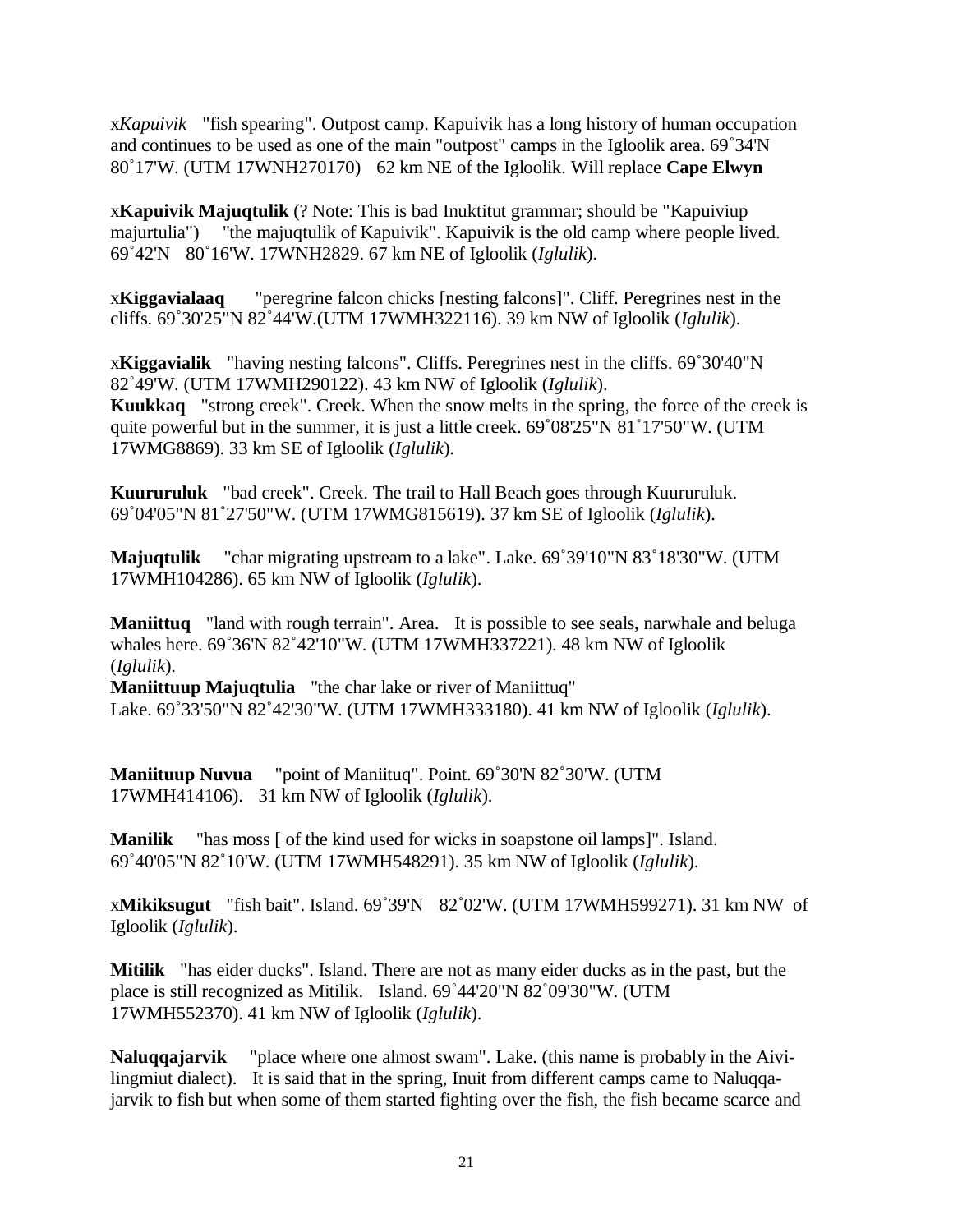remained so for many years. In recent years the fish have returned. 69˚13'40"N 82˚25'W. (17WMG440802). 30 km SW of Igloolik (*Iglulik*).

**Naluqqajarviup Kangiqllua** "the bay of Naluqqajarvik". Bay. 69˚15'N 82˚08'W. (UTM 17WNG5682). 19 km SW of Igloolik. **Mogg Bay**. Both names are used but the Inuit name is better known.

**Naujaakuluit** "little young seagulls". Cliff. Seagulls nest in this area. 69˚36'40"N 82˚54'30"W. (UTM 17WMH258234). 50 km NW of Igloolik (*Iglulik*).

**Naujaaliruluk** "a place with young seagulls". Lake. 69˚22'N 81˚29'10"W. (UTM 17WMG809951). 12 km E of Igloolik (*Iglulik*).

**Naujaaruluit** "baby seagulls". Cliff. Naujaaruluit probably received its name because seagulls nest there. 69°50'N 82°08'W. (UTM 17WMH5647). 51 km N of Igloolik (*Iglulik*).

*Naujaaruluit Nuvua* "the point of Naujaaruluit". Point. Tiliqtirutin was the given name but it is no longer used. It's origin is unknown. 69˚48'N 82˚09'W. (UTM 17WMH564430). 46 km N of Igloolik. Will replace **Sevigny Point**

*Nirlirnaqtuuq* "plentiful brant geese". Island. A breeding place for different species of fowl, especially brant geese. In June and early July, the people of Igloolik camp on the NW side of the island to hunt seals and collect eggs. 69˚28'45"N 81˚35'10"W. (UTM 17WMH771007). 2 km N of Igloolik Island. Will replace **Neerlonakto Island**.

**Nirluriaq** "a trail". Trail. This is a trail from Igloolik to Hall Beach connecting Hooper Inlet with Foster Bay. In the days when dog teams and sleds were the only means of winter transportation, Inuit chose trails without rocks. Nirluriaq has no rocks of the kind that would damage sled runners. 69˚09'N 81˚24'10"W.(UTM 17WMG840710). 30 km SE of Igloolik (*Iglulik*).

**Nuvuarjuruluk** "little point of land". Point. 69˚53'N 81˚46'W. (UTM 17WMH7151). 54 km N of Igloolik (*Iglulik*). *Nuvukliit* "the furthest part". Island. 69˚23'N 80˚08'W. (UTM 17WNG340970). 64 km E of Igloolik. Will replace **Tangle Island**

**Nuvukliqpaaq** "the farthest point of land from the mainland". Island. Inuit used this place as a spring camp to hunt seals. 69˚36'55"N 81˚59'W.(UTM 17WMH618232). 27 km N of Igloolik (*Iglulik*).

**Pikiuliarjuk** "little island where eggs are found". Island. Arctic terns, eider ducks, and old squaws nest on this island. 69˚26'30"N 81˚26'50"W. (UTM 17WMH825036). 16 km NE of Igloolik (*Iglulik*).

*Pingiqqalik* Meaning unknown. Point. 69˚05'N 81˚15'W. (UTM 17WMG900636). 39 km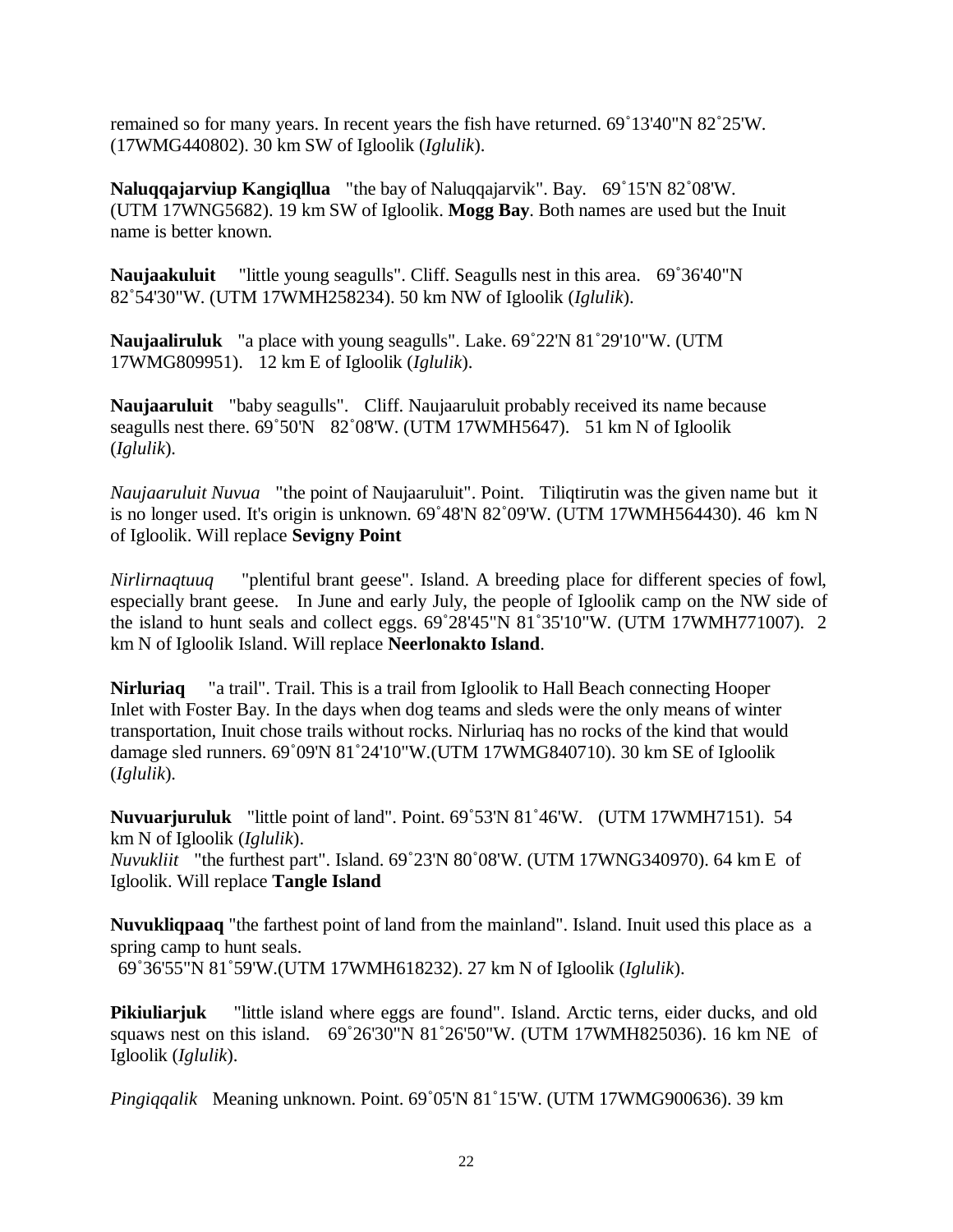SE of Igloolik. **Pinger Point**.

**Puqtuniq** "the high one". Hill. 69˚38'N 80˚25'W. (UTM 17WNH2325). 61 km NE of Igloolik (*Iglulik*).

**Qaiqsut** "smooth bedrock". Island. This is a good place to set up a tent. It is close to waters frequented by walrus and has gravel beaches suitable for caching walrus meat. When the Inuit of Igloolik started using sailboats, they would camp on this island. There are old sod houses on **Qaiqsut**. Inuit still use this island as a spring camp. 69˚28'N 80˚18'W. (UTM 17WNH2707). 59 km East of Igloolik (*Iglulik*), part of the Calthorpe Islands. **Qairaturuluk** " large flat surface of bedrock". Island. 69˚38'05"N 82˚07'20"W. (UTM 17WMH564254). 31 km NNW of Igloolik (*Iglulik*).

**Qakkiaq** "landing place". Hill. 69˚41'10"N 83˚33'W. (UTM 17WMH011327). 76 km NW of Igloolik (*Iglulik*).

**Qalirusiq**(a) [note: there are two features of this name on Igloolik Island close to the community.] **Qalirusiq** means: "secondary (?), layered, one stacked on top of the other, the upper part [referring perhaps to the stratified limestone composing the hill]". Hill. The two "Qalirusiqs" are the highest features on Igloolik Island. Since the last glaciation, about 4,000 years ago, the island has been continuously rising from the sea due to a phenomenon known as "isostatic rebound" caused by the removal of the weight of the ice sheet. The "Qalirusiqs" appear to have been occupied soon after they rose from the sea by predecessors of the Inuit. Radiocarbon dating has fixed the time of these first occupants at about 2,000 B.C. The community airport and water reservoir are situated on this "Qalirusiq" . 69˚21'45"N 81˚49'40"W. (UTM 17WMG674949). 1 1/2 km SSW of Igloolik (*Iglulik*).

**Qalirusiq**(b) Meaning: "secondary (?), layered, one stacked on top of the other, the upper part [referring perhaps to the stratified limestone composing the hill]". Hill. The Igloolik cemetery is located on top of this hill, hence the name "Cemetery Hill" used by some of the community's English speakers. 69˚23'20"N 81˚48'30"W. (UTM 17WMG682978). 1 km N of Igloolik (*Iglulik*).

**Qalirusiujaq** " like a Qalirusiq". Hill. 69˚24'55"N 81˚49'W. (UTM 17WMH680007). 4 km N of Igloolik (*Iglulik*).

**Qaqqalik** "has a hill". Island. 69˚44'35"N 82˚09'30"W. (UTM 17WMH553378). 43 km N of Igloolik (*Iglulik*).

**Qaqqalik** "has a hill". Peninsula. Qaqqaq is "big hill" in the Keewatin dialect. Mark Ijjangiaq thinks that the reason they did not name the hill in their own dialect is because Qaqqalik came out smoother than Kinggalik or Pinggulik which means the same in our dialect. Bearded seals and seals are the main animals in this area. 69°56'N 82°45'W. (UTM 17WMH3358). 71 km NW of Igloolik (*Iglulik*).

**Qikiqtaaluk** "large island". Inuit did not camp on this island. 69˚31'20"N 82˚20'40W.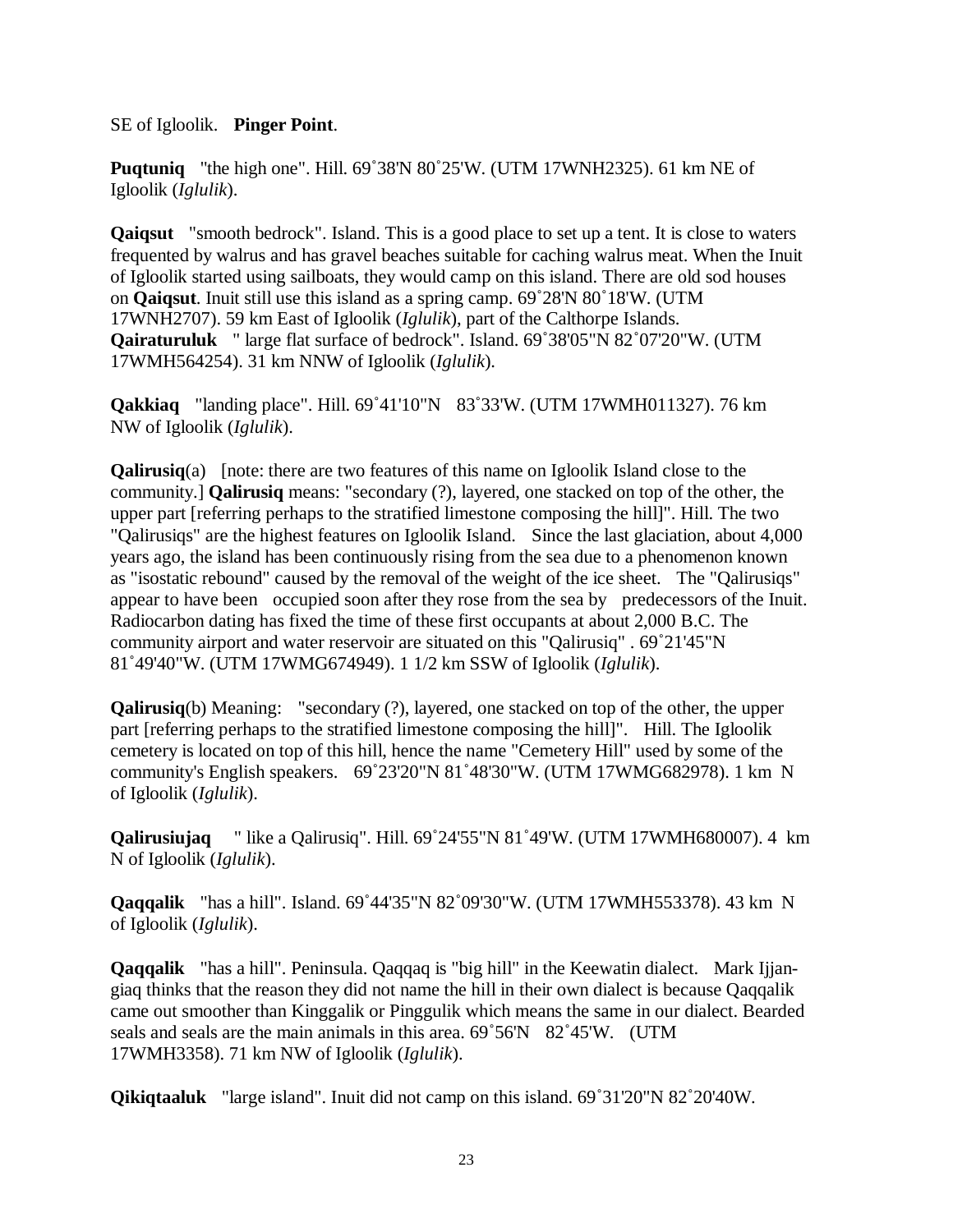(UTM 17WMH475129). 26 km NW of Igloolik.

**Qikiqtaarjuk** "little island". Point, former island. According to local tradition the legend of Uinigumasuittuq took place here long ago when Qikiqtaarjuk was still an island. The legend tells of a woman who married a dog and bore offspring that turned out to be white people. Thus the Qallunaat originated from this marriage. 69˚24'45"N 81˚30'W. (UTM 17WMH803002). 12 km NE of Igloolik (*Iglulik*).

*Qikiqtaarjuk* "small island". Island. There are many islands called Qikiqtaarjuk, so this island is often referred to as "Aukkarnaarjuup Qikiqtaanga" which means the small island of "Aukkarnaarjuk" to distinguish it from the others. 69˚47'N 80˚42'W. (UTM 17WNH116420). Will replace **Deer Island** .

**Qikiqtaarjuup Ataninga** "the connection of Qikiqtaarjuk (little island)". Isthmus. 69˚24'15"N 81˚31'30"W. (UTM 17WMG794992). 11 km NE of Igloolik (*Iglulik*).

**Qikiqtaarjuup Kangiqlua** "the bay of Qikiqtaarjuk (little island)". Bay. 69˚23'45"N 81˚30'30"W. (UTM 17WMG801984). 12 km ENE of Igloolik (*Iglulik*).

**Qikiqtaarjuup Tunnua** "the back of Qiqitaarjuk (little island). Bay. 69˚24'30"N 81˚33'20"W. (UTM 17WMG782998). 10 km NE of Igloolik (*Iglulik*).

**Qikiqtakuluit** "little islands". Islands. 69˚29'30N 82˚44'30"W. (UTM 17WMH319101). 40 km NW of Igloolik (*Iglulik*).

**Qikiqtaruluk** "big island". 69˚58'N 83˚00'W. (UTM 17WMH2364). 78 km NW of Igloolik (*Iglulik*).

**Qikiqtaruluk** "big island". Island. Probably named because this is the largest island in that area. 69˚55'N 81˚27'W. (UTM 17WMH8255). 60 km N of Igloolik (*Iglulik*).

x**Avvajaup Qinngua** "the end or head of Avvajja's bay or inlet", in this case Avvajja. 69˚32'50"N 83˚14'10"W. (17WMH127167). 60 km NW of Igloolik (*Iglulik*).

x**"Avvajaup Qinnguata Tasia** " the lake of Avvajja's bay". Lake. The depth of this lake is just right for fishing with nets. This lake forms part of the Crozier River. 69˚28'30"N 83˚12'W. (UTM 17WMH139086). 53 km NW of Igloolik (*Iglulik*).

**Qinnguujaq** "like a Qinngua [from "qingu" meaning the end or head of a bay or inlet]". Camp (also used in reference to the area southwest of Mogg Bay (*Naluqqajarvik*) dividing the costal lowlands from the highlands of Melville Peninsula).  $69°07'15''N$ 83˚06'50"W.(UTM 17WMG161692). 59 km SW of Igloolik (*Iglulik*).

*Qirngummigarvigjuaq* "big place where one scans with binoculars or telescopes". Cape. 69˚26'30"N 81˚57'10"W. (UTM 17WMH627036). 9 km NW of Igloolik. Will replace **Cape Matthew Smith** .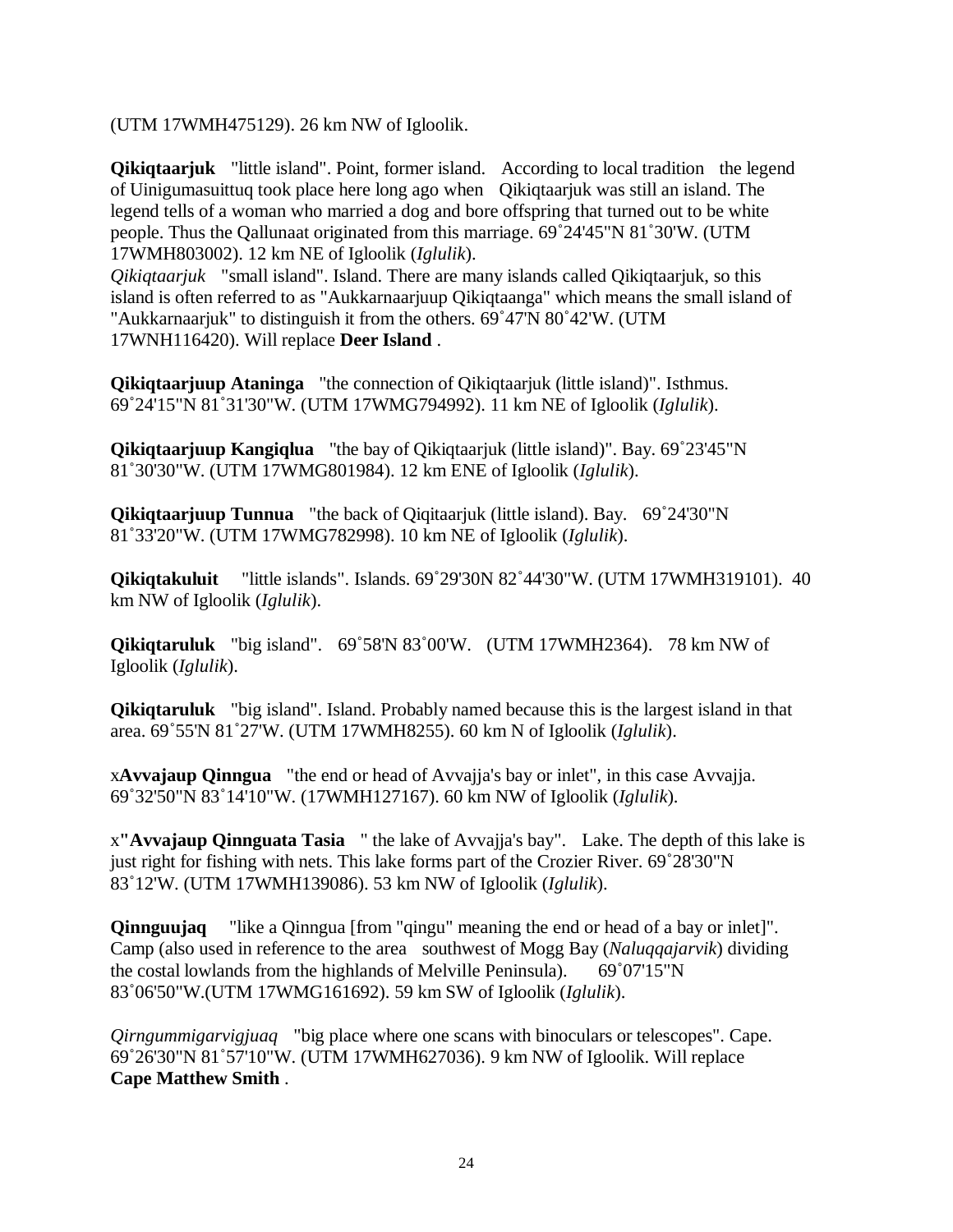**Quarsaraarjuk** "place where someone got suddenly frightened or startled". Creek. 69˚12'N 81˚19'30"W. (UTM 17WMH86769). 27 km SE of Igloolik (*Iglulik*).

**Qupirruqtuup Tasia** "the lake of Qupirruqtuuq (worms)". Lake. 69˚13'10"N

81˚40'30"W. (UTM 17WMG732787). 18 km SW of Igloolik.

**Qupirruqtuuq** "plentiful worms". Beach. It is said that there are many worms in the stream running through this beach. moss. 69˚13'50"N 81˚33'10"W. (UTM 17WMG781800). 18 km SE of Igloolik (*Iglulik*).

**Quukinniq** "the narrow part". Part of a bay. This part of the bay is quite narrow and shallow. 69˚31'15"N 83˚02'W. (UTM 17WMH206136). 51 km NW of Igloolik (*Iglulik*).

*Saglarjuk* "low lying, flat,lowland". Island. 69˚47'N 83˚44'W. (UTM 17WLH950440). 80 km NW of Igloolik. Will replace **Amherst Island**.

*Saglirjuaq* "low lying, flat,lowland [large]". Island. 69˚46'N 83˚10'W. (UTM 17WMH164412). 65 km NW of Igloolik. Will replace **Liddon Island** .

x**Salliarusiujaq** "low lying appearance [a reference to the tidal flats in this area. Shallows. 69˚20'50"N 81˚27'20"W. (UTM 17WMG821929). 13 km SE of Igloolik (*Iglulik*).

*Saniqisikuluk* "little tributary". River. 69˚32'N 83˚13'30'W. (UTM 17WMH132153). 61 km NW of Igloolik. Will replace **Crozier River** .

x**Saniqisiruluk** "tributary". The current in this part of the river (before it enters Quilliam Bay) is very strong. 69˚32'N 83˚13'W. (UTM 17WMH132153). 58 KM NW of Igloolik (*Iglulik*).

**Sigjariktuq** "steep shore". Boat anchorage. A good place to anchor boats during strong northwest winds. 69˚20'30"N 81˚52'W. (UTM 17WMG659925). 4 km SW of Igloolik (*Iglulik*).

*Simialuk* "big plug". 69˚46'N 82˚40'W. (UTM 17WMH360404). 45 km NW of Igloolik. Will replace **Ormonde Island**

*Simik* "plug". Island. 69˚27'30"N 82˚23'W. (UTM 17WMH459059). 25 km NW of Igloolik. Will replace **Khemig Island**.

**Simiup Qikiqtakulungit** "the little islands of Simik" Simik = plug. Four islands. 69˚27'30"N 82˚17'30"W. (UTM 17WMH495059). 22 km NW of Igloolik (*Iglulik*).

*Siuraarjuk* "a bit of sand". Peninsula. The sandy shore of the northern tip of the peninsula was called Siuraarjuk, but now the whole peninsula is called that. 69˚55'N 81˚15'W. (UTM 17WMH904558). 46 km N of Igloolik. Will replace **Siorarsuk Peninsula**

*Siuraq* "sand". Island. The shores of this island are sandy. Many eider ducks would nest here. Spring camps for hunting seals on the sea ice were located on this island. 69˚33'N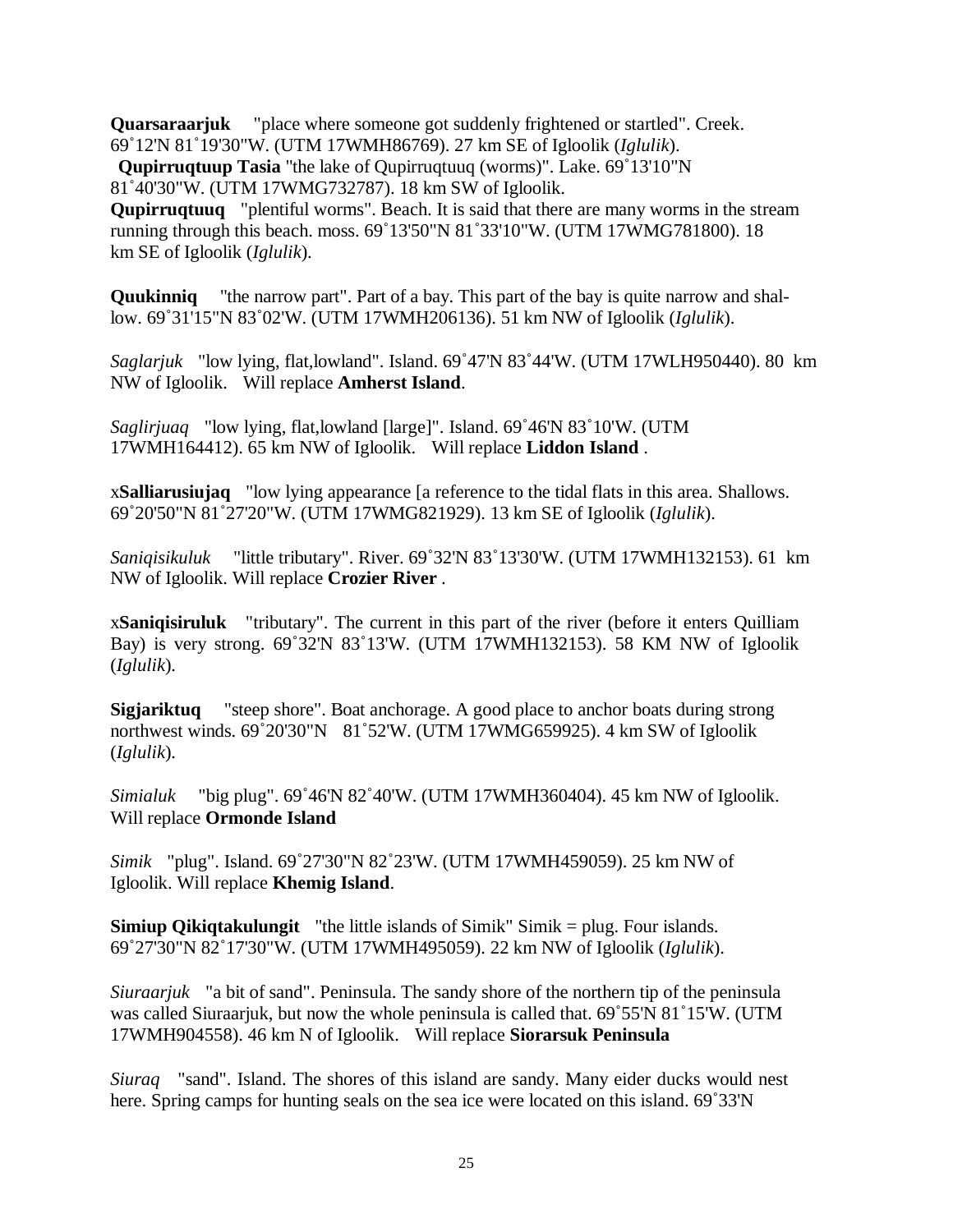80˚49'W. (UTM 17WNH070152). 43 km NE of Igloolik. Will replace **Tern Island**

**Sullukutaak** "long channel or strait". Channel. 69˚28'50"N 82˚15'10"W.(UTM 17WMH510084). 19 km NW of Igloolik (*Iglulik*).

**Sulluq** "a channel". Channel. The currents of Sulluq goes both ways, to and from Hooper Inlet. 69˚25'15"N 81˚56'20"W. (UTM 17WMH632014). 7 km NW of Igloolik (*Iglulik*).

**Suluraugaq** "long and thin [like the tip section of a dog whip]". Point. In the spring when the sea ice is breaking up, the Inuit of Igloolik go to this place with their floe-edge boats and ATV's to hunt the seals that come close to shore. 69˚25'40"N 81˚52'10"W. (UTM 17WMH659023). 6 km NNW of Igloolik (*Iglulik*).

*Tasiujaq* "like a lake". When inside the bay, it seems like you are in a big lake. There are sea mammals here, including walrus in the summer. 69˚57'N 80˚40'W. (UTM 17WNH130604). 65 km NE of Igloolik. **Murray Maxwell Bay**

**Tinujjivik** "caught by the tide [a reference to fish being trapped in tidal pools at low tide]". Beach. 69˚20'10"N 81˚31'W. (UTM 17WMG797919). 11 km E of Igloolik (*Iglulik*).

**Ugarjualik** "has big cod fish". Bay. Original name was Tariuraq which means "has salt" but this no longer commonly used. 69˚39'50"N 83˚23'10"W. (UTM 17WMH075301). 67 km NW of Igloolik. Will replace **Griffith's Bay**

**Ugliarjuk** "little place where walrus land or haul-out." Island. In the past, walrus went ashore on the island. The island is also a nesting area for arctic terns. 69˚22'35"N 82˚00'W. (UTM 17WMG607964). 7 km W of Igloolik (*Iglulik*).

**Uglikuluk** "the little place where walrus land or haul-out". Island. There used to be a lot of walrus on this island. Part of the North Ooglit Islands. 69˚00'15"N 80˚10'30"W. (UTM 17WMG930546). 48 km S of Igloolik (*Iglulik*).

**Uigurliq** "an extension, addition" This lake is connected bu a short narrow river to the lake adjoining Naluqajarvik (Mogg Bay). Lake. 69˚16'35"N 82˚49'W. (UTM 17WMG283863). 35 km SW of Igloolik (*Iglulik*).

**Ujarasugjualuk** "big boulder". Large glacial erratic boulder. An unusually large rock for this area. 69˚20'35"N 81˚38'W. (UTM 17WMG751923). About 7 km SE of Igloolik (*Iglu- lik*).

x**Ulirqqajaaq** "land covered by sea at high tide". Bay. 69˚40'03"N 80˚28'26"W. (UTM 17WMH204287). 61 km NE of Igloolik (*Iglulik*).

**Ullisautilik** "has stone fox traps". Island This island has a number of large, circular stone traps built for catching foxes. 69˚25'30"N 81˚45'10"W. (UTM 17WMH705017). 6 km N of Igloolik (*Iglulik*).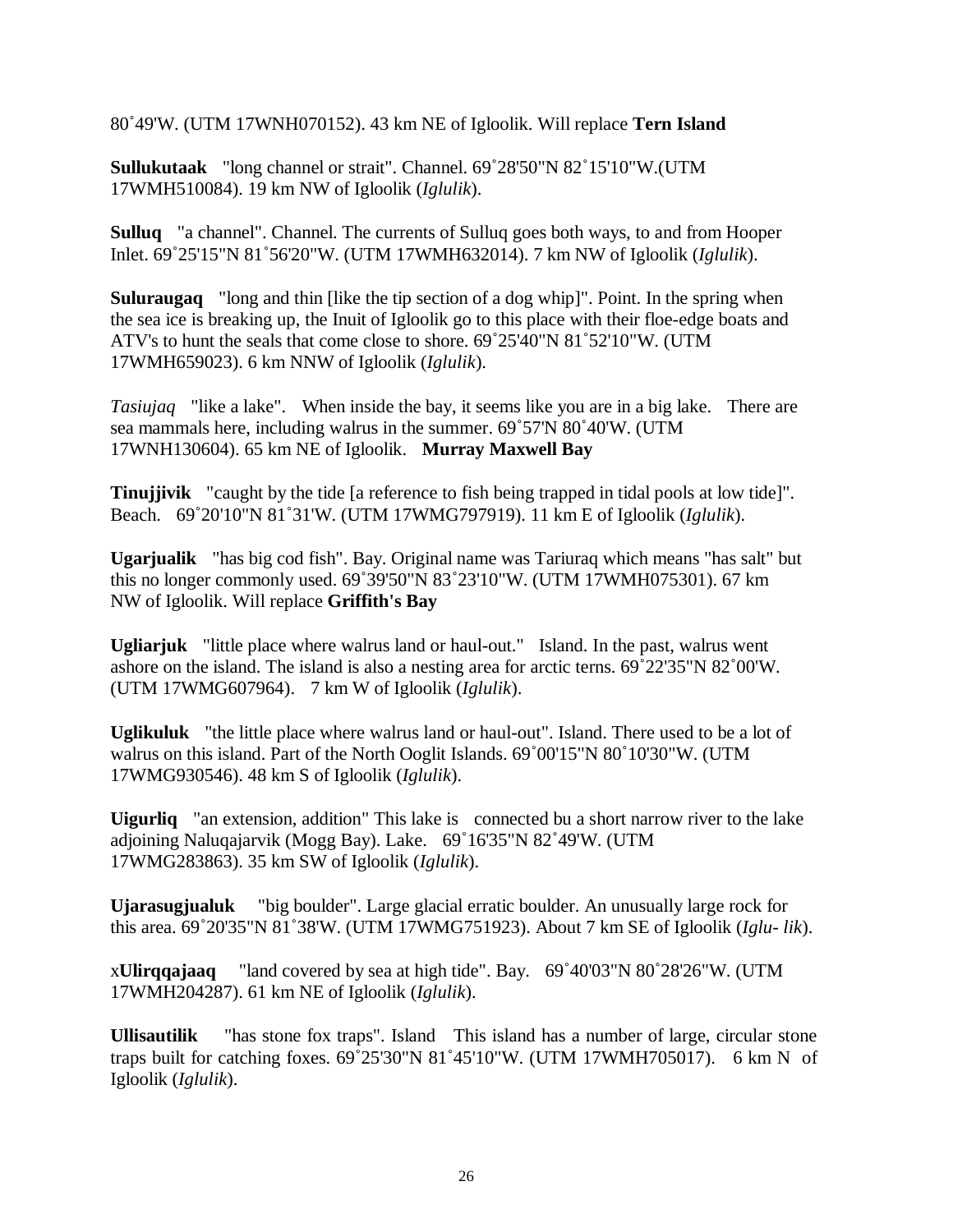**Uluksangnat** "ulu making material [possibly a reference to slate deposits in the area suitable for making ulus - womens' knives"]. Island. 69˚39'50"N 82˚10'30"W. (UTM 17WMH544267). 33 km N of Igloolik.

**Uluksangnat Sullua** "Channel of Uluksangnat". Channel. 69˚38'20"N 82˚08'40"W. (UTM 17WMH55529). 31 km N of Igloolik. (*Iglulik*)

*Ulunguaq* "it looks like an ulu". Cape. 69˚41'40"N 82˚35'50"W. (UTM 17WMH381326). 46 km NE of Igloolik. Will replace **Cape Lilly**

**Ummiakkuvilik** "having a harbour". Bay. This is a little bay which is well sheltered from the wind. 69˚46'N 80˚30'W.(UTM 17WNH1939). 66 km NE of Igloolik (*Iglulik*).

**Ungaluujakuluit** "[little] stone, circular wind breaks" Point. Inuit going on a caribou hunt camped here. There are old tent rings and stone features on this point. 69˚23'45"N 82˚12'50"W. (UTM 17WMG523988). 16 km W of Igloolik (*Iglulik*).

**Ungaluujakuluit Qikiqtakulungit** "the tiny islands of Ungaluujakuluit". Islands. These islands are nesting places for many types of fowl although there are not as many as there used to be. 69˚25'N 82˚10'10"W. (UTM 17WMH541012). 15 km NW of Igloolik (*Iglulik*).

**Ungaluujat** "stone, circular wind breaks". Point, Archaeological site. Igloolik Island's largest archaeological site representing the "Thule" phase of Inuit culture. Numerous stone structures can be seen in the area. 69˚20'55"N 81˚40'50"W. (UTM 17WMG732932). 5 km SE of Igloolik. (*Iglulik*)

x**Ungaluujat** "old dwelling places". Former camp. 69˚02'05"N 81˚29'10"W. (UTM 17WMG806581). 40 km S of Igloolik.

**Upirngivik** "spring camp". Seasonal camp. There are ancient tent rings and stone houses visible here. 69˚52'N 81˚57'W. (UTM 17WMH6349). 54 km N of Igloolik. (*Iglulik*)

**Uqsuriattiak** "quartz [of appearance similar to blubber]. Island. This has been used as a spring camp by the Inuit for many years. 69˚39'05"N 81˚59'40"W. (UTM 17WMH615271). 31 km N of Igloolik. (*Iglulik*)

**Uqsuriattiangujaak** "like Uqsuriattiak". Three islands with quartz outcrops. 69˚29'10"N 81˚47'50"W. (UTM 17WMH688087). 12 km N of Igloolik. (*Iglulik*)

**Uqsuutikkuvik** "rock cache for storing and rendering oil from blubber". Camp. In the spring, Inuit would hunt seals and then gather all the blubber and make it into oil for use during the winter. The types of rock here are good for making caches for rendering blubber. 69˚47'N 81˚05'W. (UTM 17WMH9641). 53 km N of Igloolik (*Iglulik*). x**Uqsuutikkuvik** "rock cache for storing and rendering oil from blubber". Place. 69˚23'20"N 81˚30'20"W (UTM 17WMG800975). 12 km ENE of Igloolik (*Iglulik*).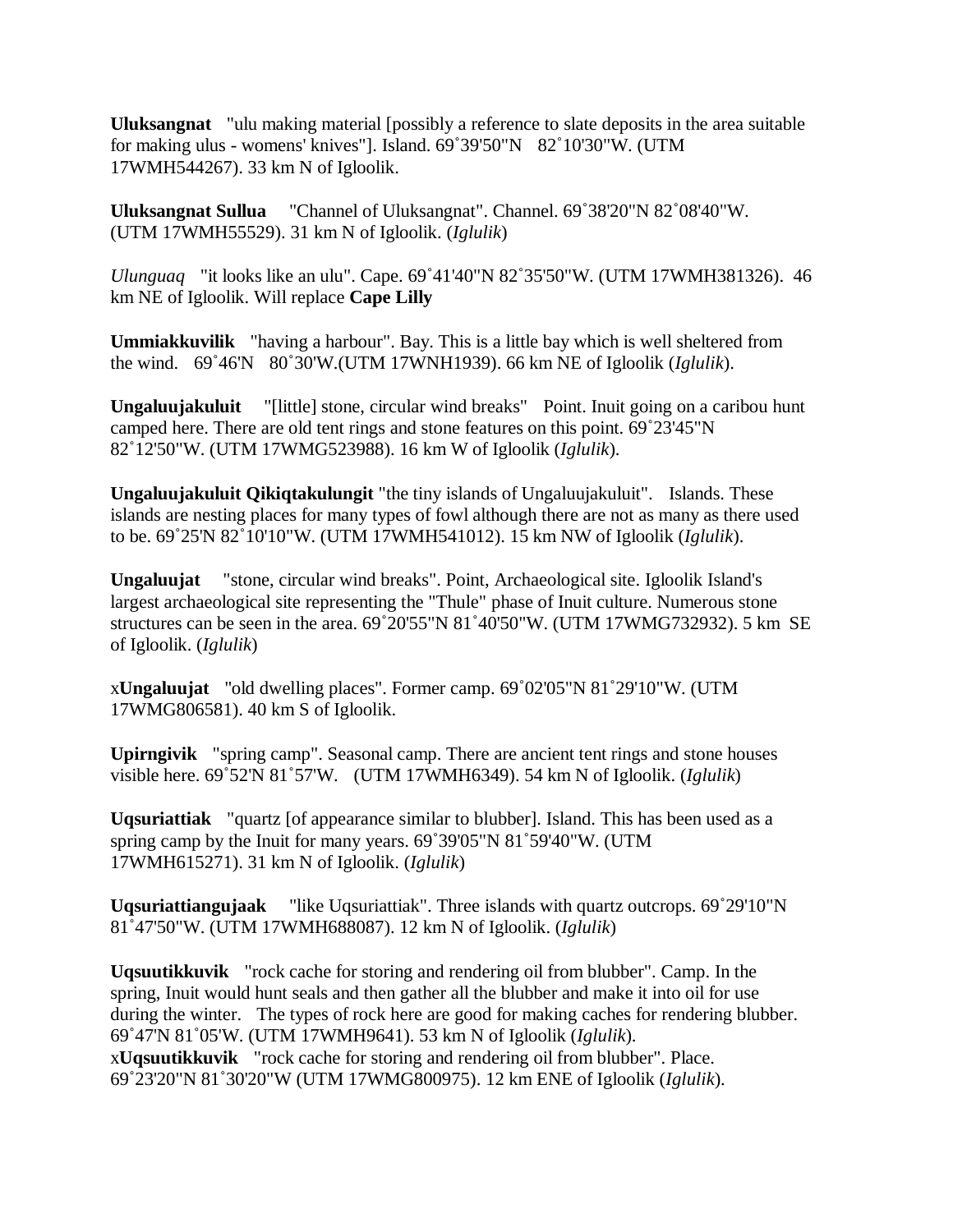*Utusivik* "vagina place". Location of former camp. There are several stories as to how this place got its name, all of them mentioning circumstances that resulted in the women of the camp being left here alone for an extended period of time. Some versions have all the men being killed off or carried out to sea on the moving ice, others have the men going inland for caribou hunting. In any event the camp was occupied only by women for a long time, hence the name. Parry erected a flag staff near here in 1823. The staff is no longer there but the place where it stood and the rocks that supported it can still be seen. 69˚16'N 80˚39'W. (UTM 17WMG7384). 13 km S of Igloolik.

#### **Map 47E - Erichsen Lake**

x*Ikkarrut* "a shallow place". River. Where caribou cross over. 70˚28'N 79˚30'W. (UTM 17WNJ552186). 155 km ENE of Igloolik. Official name is **Ravn River**.

**Iqaluit Qinngua** "the end or head of Iqaluit fiord". Fishing camp. This part of Gifford Fiord was used by the Inuit in the summer for hunting and fishing. 70˚19'N 83˚00'W. (UTM 17WMJ2401). 108 km NW of Igloolik (*Iglulik*).

*Iqaluit Qinnguata Tasia* "Iqaluit's fiord's end lake". Lake. There is year round fishing in this lake. Inuit in the past did not jig fish in this lake, instead they would spear fish in the river. 70˚22'N 83˚15'W. (UTM 17WMJ158076). 122 km NW of Igloolik. Will replace **Asta Lake**.

**Itillikuluk** "land crossing between two bodies of water [usually by dog team or snowmobile]" Portage. 69˚59'N 81˚31'W. (UTM 17WMH8065). 69 km N of Igloolik (*Iglulik*). *Iviangirnaak* "like breasts". Hills. 70˚17'N 80˚30'W. (UTM 17WMH8196). 103 km N of Igloolik.

**Ivisaaruqtuuq** "has plentiful spawning (male) arctic char". Bay. 70˚09'N 82˚14'W. (UTM 17WMH5382). 87 km NNW of Igloolik (*Iglulik*).

**Kangianga** "the landward end". End of the bay. In summer, there are mostly male caribou at Kangianga and the lower part of the inlet generally has female and young caribou. 70˚06'N 81˚44'W. (UTM 17WMH7380). 82 km N of Igloolik (*Iglulik*).

*Kukaluk* Origin unknown. Lake. Named by a white man and used by the Inuit of Igloolik only when they started commercial fishing in this lake. 70˚13'40"N 81˚57'W. (UTM 17WMH642902). 93 km N of Igloolik. Will replace **Kukaluk Lake**.

**Qaurnak** "like a forehead" Hill. 70˚09'N 82˚32'W. (UTM 17WMH4282). 90 km NW of Igloolik (*Iglulik*).

x**Tasilugjuaq** "big lake having little purpose" Lake. 70˚12'N 80˚49'W. (UTM 17WNH0688). 100 km NE of Igloolik (*Iglulik*).

*Tasirjuaq* "big lake". Lake. The Inuit of the past would hunt caribou as they swam across the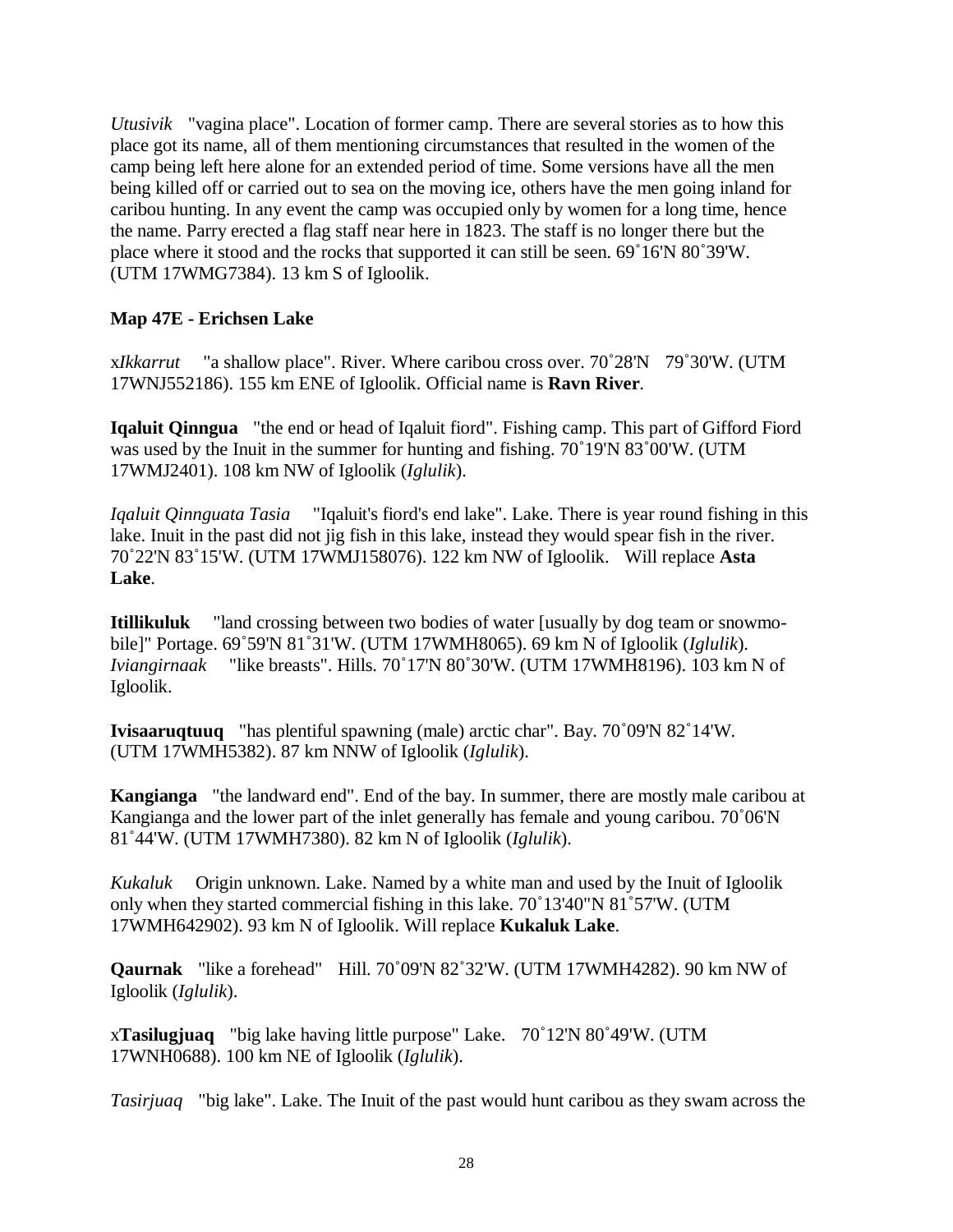lake. On the way to Pond Inlet in the winter, one must pass through here. The legend of "Papik", a man who was murdered by his brother-in-law and his friends, took place here. 70˚40'N 80˚41'W. (UTM 17WNJ118400). 150 km NE of Igloolik. Will replace **Erichsen Lake**.

# **Map 47F - Agu Bay**

**Aggu** "facing the prevailing wind". Bay. 70˚27'N 87˚07'W. 16WDP9615. 235 km NW of Igloolik (*Iglulik*).

*Aggup Nuvua* "the point of Aggu". Cape. 70˚17'30"N 86˚59'W. (UTM 16WEN504980). 227 km NW of Igloolik. Will replace **Cape Godfred Hansen** .

*Ananngilik* "has (dung) flies". Cape. 70˚14'50"N 86˚34'W. (UTM 16WEN164927). 212 km NW of Igloolik. Will replace **Cape Ejnar Mikkelsen**

**Ananngiliup Majuqtulia** "the char lake Ananngilik". Lake. 70˚16'N 86˚24'W. 16WEN2294. 205 km NW of Igloolik (*Iglulik*).

*Aukarnilik* "has open water [as in a polynia]". Lake. This was known as Tasiajuaq (big lake) but because the lake melts quickly in the spring, the name was changed to Aukarnilik. 70˚38'30"N 85˚30'W (UTM 16WEP548372). About 200 km NW of Igloolik. Will replace **Saputing Lake**

**Ikaariarvik** "the crossing (over water) place". Point. When going to and from the mainland of Melville Peninsula (*Iluiliq*) from the Aggu area, Ikaariarvik was used as a departure point. 70˚00'N 85˚43'W. 16WEN4967. About 175 km NW of Igloolik (*Iglulik*).

**Ikpiugaq** "gravel rise, ridge or mound". Point. 70˚22'N 86˚35'W. 16WEP1506. 216 km NW of Igloolik (*Iglulik*).

*Ivisaaruqtuup Kangiqlua* "the fiord or bay of Ivisaaruqtuq". Fiord. The char that go in the fiord have noses and mouths like lake trout. Ivisaaruq is a red (male) spawning arctic char. 70˚19'N 86˚36'W. (UTM 16WEP145010). About 216 km NW of Igloolik. Will replace **Nyeboe Fiord**

*Kimaktuut* "handle of an ulu". Peninsula. There is an abundance of fish and polar bear in this area. 70˚16'30"N 87˚48'W (UTM 16WDN690968) 253 km NW of Igloolik. Replaces **Kimakto Peninsula**.

**Majuqtulik** "has a place for going up", meaning the stretch of a river joining a lake to the sea where arctic char go upstream in the fall.char going up". River. 70˚06'52"N 84˚47'12"W. (UTM 16WEN840800). 143 km NW of Igloolik (*Iglulik*).

**Majuqtulikmiut** "people of Majuqtulik". Outpost camp. The people of this camp are called Majuqtulikmiut since it is so close to the river called Majuqtulik. 70˚04'N 84˚51'W. (UTM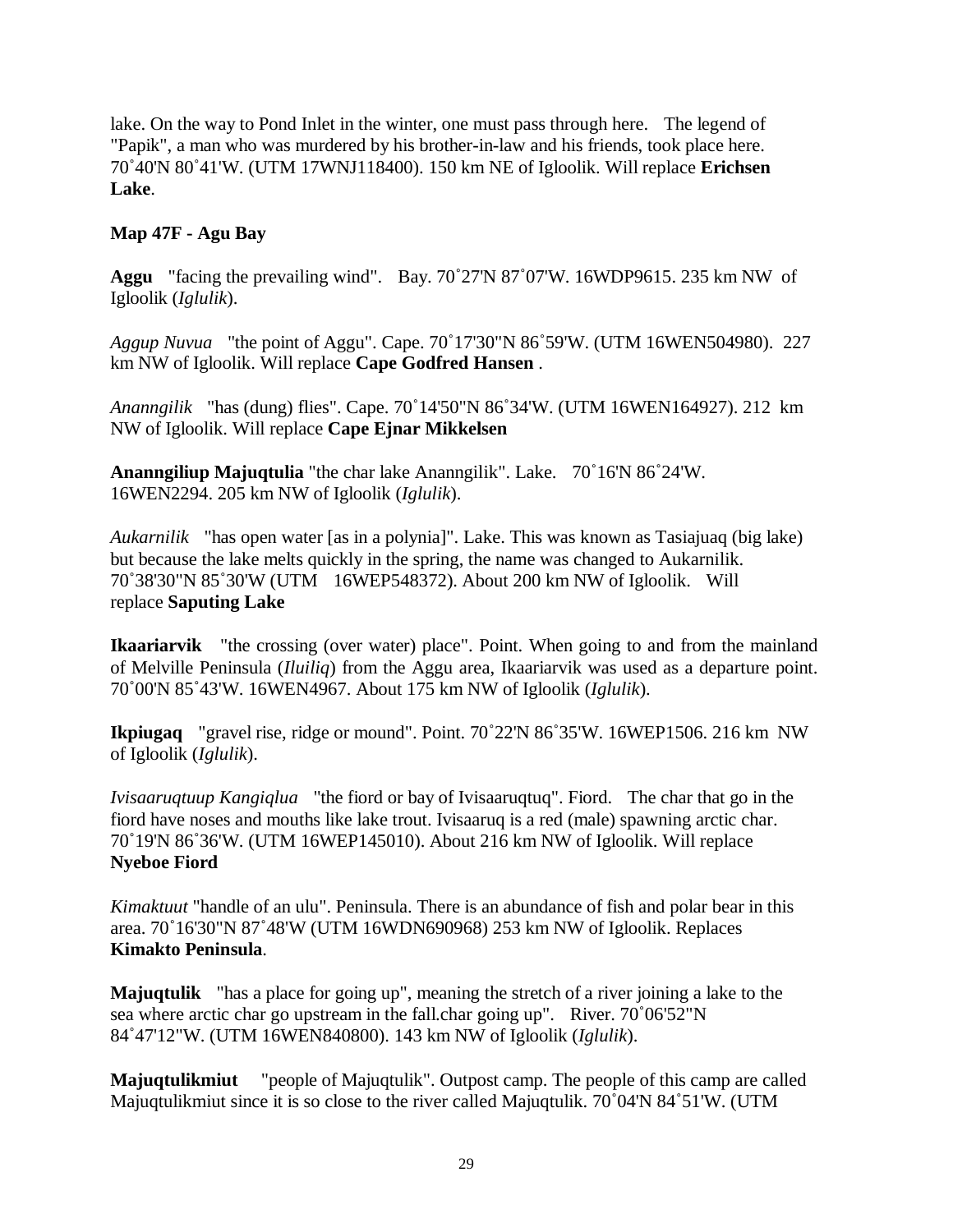16WEN8276). 144 km NW of Igloolik (*Iglulik*).

**Niaqunngut** "like a head". Point. 70˚19'N 86˚39'W. (UTM 16WEP1301). 216 km NW of Igloolik (*Iglulik*).

*Nunaluktuq* "it's a bad land" (reference to difficult travelling). Cape. 70˚07'N 86˚15'W. (UTM 16WEN285782). About 195 km NW of Igloolik. Will replace **Cape Appel** . ?Check the coordinates, these appear a bit off unless they are for a specific camp. Try 70˚16'41"N 87˚33'27"W (UTM ?)

**Nuvuarjukuluk** "little point" Point. 70˚19'N 86˚34'W. (UTM 16WEP1601). 213 km NW of Igloolik (*Iglulik*).

*Qikiqtaaluk* "large island". Island. This was called Apittiqturliq before for the cliff that has snow, but now it is called Qikiqtaaluk. 70˚02'N 86˚50'W. (UTM 16WEN064686). About 205 km NW of Igloolik. Will replace **Crown Prince Frederik Island**.

**Uigurlliq** "an extension, addition". Island. 70˚10'N 87˚17'W. (UTM 16WDN8984). 229 km NW of Igloolik (*Iglulik*).

#### **Map 47G - Berlinguet Inlet**

*Ikirasak* "a strait". Narrows 71˚11'30"N 85˚22'W. (UTM 16WEP586990). Will replace **Ikirasak Narrows**.

*Imiq* "drink". Point. 71˚16'30"N 84˚51'W. (UTM 16WEQ776092). Will replace **Imek Point**.

*Inungnain* Something to do with man. Point. 71˚59'30"N 86˚02'W. (UTM 16WEQ336884). Will replace Inunait Point.

*Kinngairut* "Hill" . Hill. 71˚37'N 85˚49'W. (UTM 16WEQ414452). Will replace **Kingarut Hill**.

*Kuugaarjuk* "little river". River. 71˚39'N 84˚35'W. (UTM 16WEQ848512). Will replace **Magda River**.

**Majuqtulik** "place with char going up". Bay. 71˚23'N 84˚44'W. (UTM 16WEQ8121). 20 km NW of Berlinguet Inlet.

**Mannilikuluk** "little place has eggs". Island. 71˚32'N 85˚22'W. (UTM 16WEQ5737). Approximately 35 km N of Berlinguet Inlet. *Mumirvik* "dancing place". Creek. 71˚26'30"N 85˚03'W. (UTM 16WEQ698276). Will replace **Mumirvik Creek**.

**Nuvukutaak** "long point". Point. 71˚35'N 84˚40'W. (UTM 16WEQ8244).